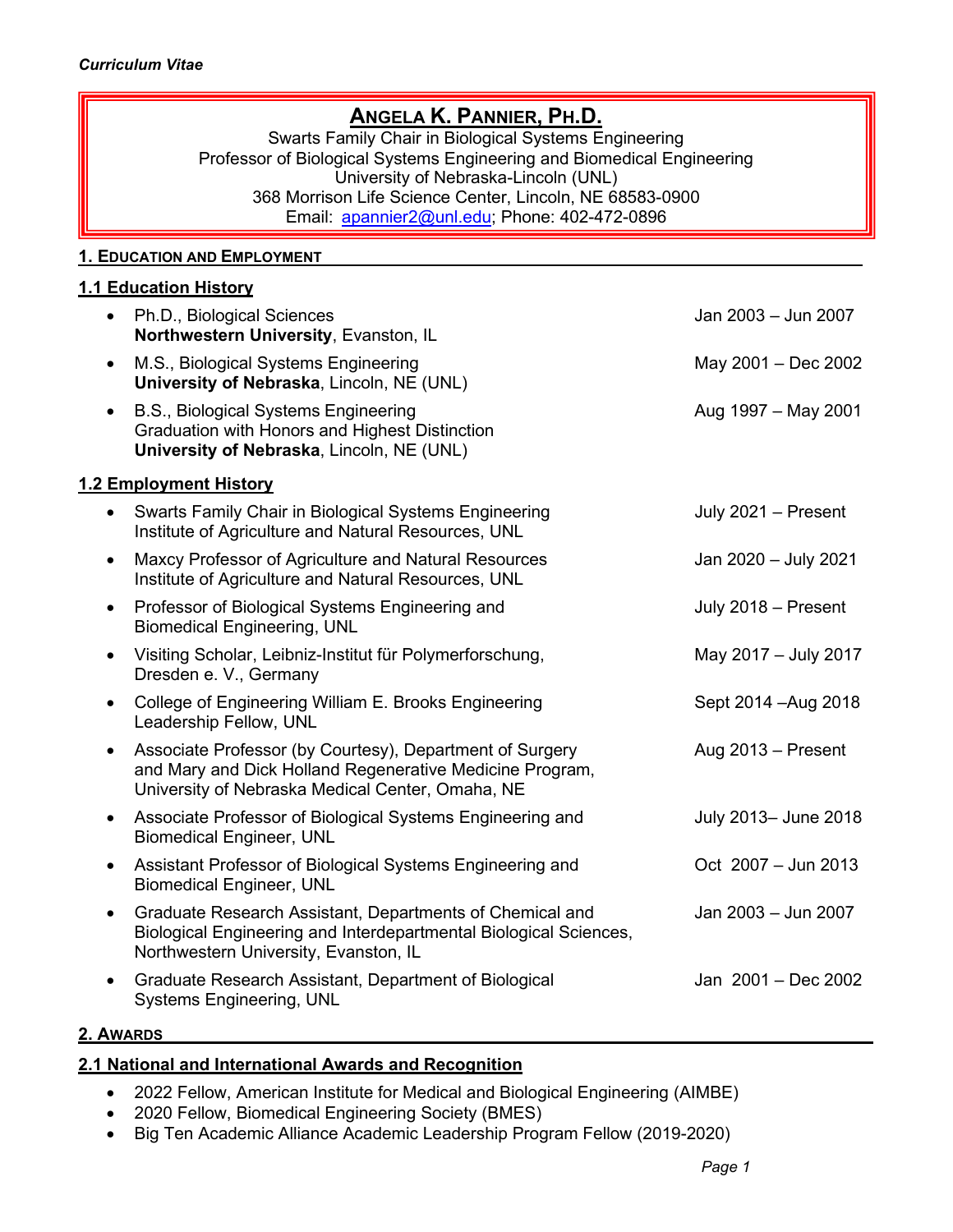- Presidential Early Career Award for Scientist and Engineers (awarded in 2019 for 2017)
- National Institutes of Health Director's New Innovator Award (2017)
- National Science Foundation CAREER Award (2013)
- American Heart Association Scientist Development Grant (2010)
- *Acta Biomaterialia* Author Award (2005)
- National Institutes of Health Predoctoral Training Grant Fellow (2004)
- National Science Foundation Graduate Research Fellow (2001)
- Barry M. Goldwater Scholar (2000)

#### **2.2 Regional and Local Awards and Recognition .**

- 2020 UNL College of Engineering Faculty Research and Creative Activity Award
- 2020 UNL Gamma Sigma Delta Outstanding Researcher Award
- 2019-2020 Co-Chair of UNL University-Wide N2025 Strategic Plan
- 2019 UNL College of Engineering Excellence in Research Award
- 2019 UNL College Distinguished Teaching Award
- 2019 College of Engineering Holling Family Master Teacher Award
- 2018 UNL Parents Association Teaching Award
- 2017 UNL Outstanding Undergraduate Research Mentor Award
- 2017 UNL College of Engineering Tau Beta Pi Distinguished Teaching Award
- 2016 UNL Darrell W. Nelson Excellence in Graduate Student Advising Award
- 2016 UNL College of Agriculture and Natural Resources Fellow
- UNL College of Engineering William E. Brooks Leadership Fellow (2014-2018)
- Mortar Board Professor of the Month (February 2013)
- 2012 IANR Dinsdale Family Faculty Award
- 2012 UNL Advance Ambassador
- Gamma Sigma Delta Membership (2011)
- 2010 Honorary Member of Black Masque Chapter of Mortar Board (Faculty Inductee)
- 2008 Nebraska EPSCoR First Award
- Cooper/Sharpless Graduate Research Fellow (UNL, 2001)
- University of Nebraska Reichenbach Fellow (2001)

### **3. PUBLICATIONS, PRESENTATIONS, AND PATENTS**

## **3.1 Peer Reviewed Journal Publications** *(H-Index: 23)*

- 1. Walsh SC<sub>3</sub><sup>\*</sup>, Miles JR, Keel BN, Rempel LA, Wright-Johnson EC, Lindholm-Perry AK, Oliver WT, and **Pannier AK**. 2022. Global analysis of differential gene expression within the porcine conceptus transcriptome as it transitions through spherical, ovoid, and tubular morphologies during the initiation of elongation (in press at *Mol. Reprod. Develop*).
- 2. Kozisek T3, Hamann A3, Samuelson L3, Fudolig M, **Pannier AK**. 2021. Comparison of Promoter, DNA Vector, and Cationic Carrier for Efficient Transfection of Human Mesenchymal Stem Cells from Multiple Donors and Tissue Sources, *Molecular Therapy-Nucleic Acids*. 26:81-93.
- 3. Lampe AT3, Farris EJ3, Brown DM, **Pannier AK**. 2021. High- and low-molecular-weight chitosan act as adjuvants during single-dose influenza A virus protein vaccination through distinct mechanisms. *Biotechnology and Bioengineering*. 118 (3): 1224-1243.
- 4. Hamann A3, Kozisek T3, Broad K1, **Pannier AK.** 2020. Glucocorticoid Priming of Nonviral Gene Delivery to Human Mesenchymal Stem Cells Increases Transfection by Reducing Induced Stresses. *Molecular Therapy – Methods and Clinical Development*. 18:713-722.
- 5. Lampe AT3, Lal Puniya B, **Pannier AK**, Helikar T, Brown DM 2020. Combined TLR4 and TLR9 agonists induce distinct phenotypic changes in innate immunity in vitro and in vivo. *Cellular*

*<sup>1:</sup> Undergraduate student; 2: Master's student; 3: Ph.D. student; 4: Postdoctoral researcher*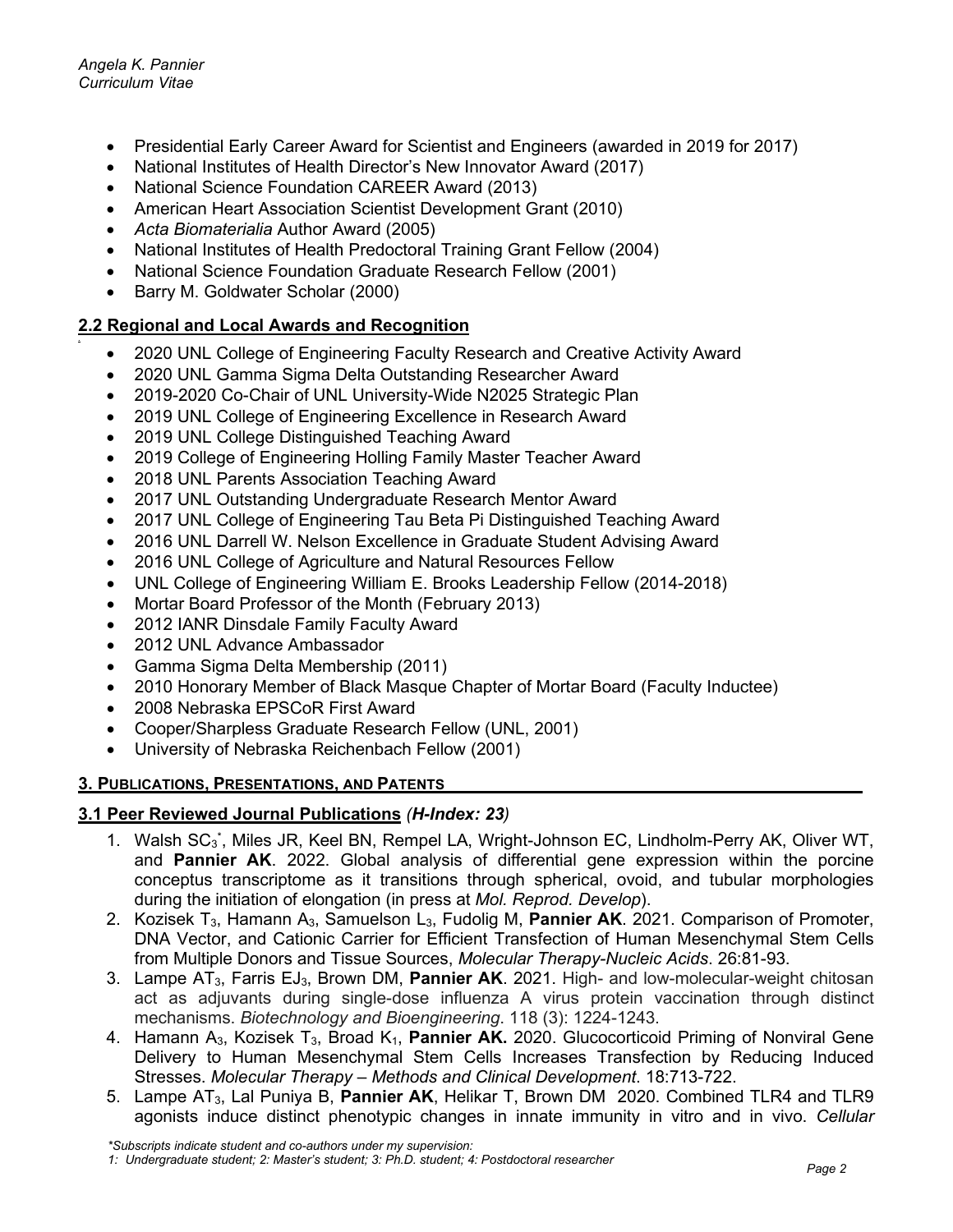*Immunology*. 355:104149.

- 6. Kozisek T3, Hamann A3, Nguyen A3, Miller M1, Plautz S, **Pannier AK**. 2020. High-Throughput Screening of Clinically Approved Drugs that Primer Nonviral Gene Delivery to Human Mesenchymal Stem Cells. *Journal of Biological Engineering* 14:16.
- 7. Hamann A3, Thomas AK, Kozisek T3, Farris E3, Lück S, Zhang Y, **Pannier AK**. 2020. Screening a chemically defined extracellular matrix mimetic substrate library to identify substrates that enhance substrate-mediated transfection. *Experimental Biology and Medicine*. 245(7):606-619.
- 8. Walsh SC3, Miles JR, Yao L, Broeckling CD, Rempel LA, Wright-Johnson EC, **Pannier AK**. 2020. Metabolic compounds within the porcine uterine environment are unique to type of conceptus present during the early stages of blastocyst elongation. *Mol. Reprod. Develop.* 87(1):174-190.
- 9. Hamann A3, Nguyen A3, **Pannier AK**. 2019. Nucleic acid delivery to mesenchymal stem cells: a review of nonviral delivery methods and applications. *J Biol. Engineering*. 13:7.
- 10. Mantz A<sub>3</sub>, Rosenthal A, Farris E<sub>3</sub>, Kozisek T<sub>3</sub>, Bittrich E, Nazari S, Schubert E, Schubert M, Stamm M, Uhlmann P, **Pannier AK**. 2019. Free polyethylenimine enhances substrate-mediated gene delivery on titanium substrates modified with RGD-functionalized poly(acrylic acid) brushes. *Frontiers in Chemistry: Poly. Chemistry.* 7:51.
- 11. Mantz A<sub>3</sub> and **Pannier AK**. 2019. Biomaterial substrate modifications that influence cell-material interactions to prime cellular responses to nonviral gene delivery. *Experimental Biology and Medicine*. 244(2):100-113.
- 12. Hamann  $A_3$ , Broad  $K_1$ , Nguyen  $A_3$ , **Pannier AK**. 2019. Mechanisms of unprimed and dexamethasone-primed nonviral gene delivery to human mesenchymal stem cells. *Biotechnology and Bioengineering.* 116(2):427-443.
- 13. Farris E3, Heck K3, Lampe AT3, Brown DM, Ramer-Tait A, and **Pannier AK**. 2018. Oral non-viral gene delivery for applications in DNA vaccination and gene therapy. *Current Opinion in Biomedical Engineering.* 7:51-57.
- 14. Iverson NM, Keshwani JR, **Pannier AK**, Plautz SA. 2018. Engineering Nanoparticles for the Body. *Science Scope*. 41 (7): 1-10.
- 15. Erickson AG, Laughlin TD<sub>2</sub>, Romereim SM, Sargus-Patino CN<sub>2</sub>, Pannier AK, Dudley AT. 2018. A tunable, three-dimensional in vitro culture model of growth plate cartilage using alginate hydrogel scaffolds. *Tissue Engineering, Part A.* 24(1-2): 94-105.
- 16. Rosenthal A, Mantz A3, Bittrich E, Schubert E, Schubert M, Stamm M, **Pannier AK**, Uhlmann P. 2018. Biofunctionalization of Titanium Substrates Using Nanoscale Polymer Brushes with Cell Adhesion Peptides. *J Physical Chemistry: B*. 122 (25): 6543-6550.
- 17. Laughlin TA2, Miles JR, Wright-Johnson EC, Rempel LA, Lents CA, and **Pannier AK.** 2017. Development of Pre-implantation Porcine Embryos cultured within Alginate Hydrogel Systems either supplemented with Secreted Phosphoprotein 1 or conjugated with Arg-Gly-Asp Peptide. *Reproduction, Fertility and Development.* 29(12):2345-2356.
- 18. Miles JR, Laughlin T<sub>2</sub>, Sargus-Patino C<sub>2</sub>, Pannier AK. 2017. In Vitro Porcine Blastocyst Development in Three-Dimensional Hydrogels. *Molecular Reprod. Development.* 84(9):775-787.
- 19. Farris E3, Ramer-Tait A, Brown DM, **Pannier AK**. 2017. Chitosan-Zein Nano-in-Microparticles Capable of Mediating In Vivo Transgene Expression Following Oral Delivery. *Journal of Controlled Release*. 249:150-161.
- 20. Peev D, Hofmann T, Kananizedeh N, Beeram S, Rodriguez E, Wimer S, Rodenhausen KB, Herzinger CM, Kasputis T4, Pfaunmiller E, Nguyen A3, Korlacki R, **Pannier AK**, Li Y, Schubert E, Hage D, and Schubert M. 2016. Anisotropic Contrast Optical Microscope. *Review of Scientific Instruments*. 87:113701.
- 21. Farris E3, Brown D, Ramer-Tait A, **Pannier AK.** 2016. Micro and nanoparticles for DNA vaccine delivery. *Experimental Biology and Medicine*. 241(9):919-29.
- 22. Kelly AM2, Plautz SA, Zempleni J, **Pannier AK**. 2016. Glucocorticoid cell priming enhances transfection outcomes in adult mesenchymal stem cells. *Molecular Therapy.* 24(2):331-41.
- 23. Nguyen A<sub>2,</sub> Beyersdorf J<sub>1</sub>, Riethoven JJ, Pannier AK. 2016. High-Throughput Screening of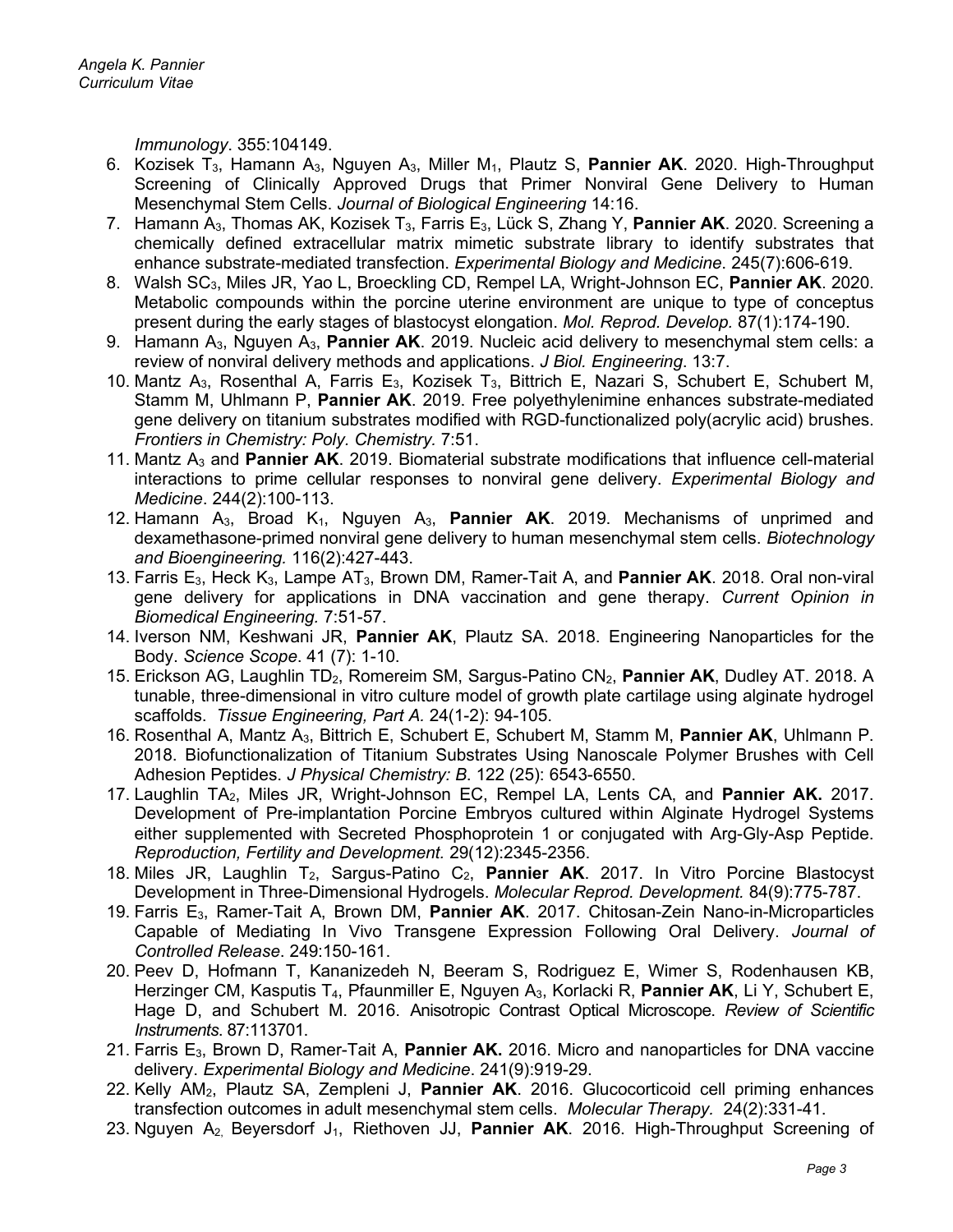Clinically Approved Drugs that Prime Polyethylenimine Transfection Reveals Modulation of Mitochondria Dysfunction Response Improves Gene Transfer Efficiencies. *Bioengineering & Translational Medicine*. 1(2):123-135.

- 24. Martin TM3, Wysocki BJ, Wysocki TA, **Pannier AK**. 2015. Identifying intracellular pDNA losses from a model of nonviral gene delivery. *IEEE Trans. NanoBiosci*. 14(4): 455-464.
- 25. Kasputis  $T_3$ , Pieper A<sub>1</sub>, Rodenhausen KB, Schmidt D, Sekora D, Rice C, Franke-Schubert E, Schubert M, **Pannier AK.** 2015. Use of precisely-sculptured thin film (STF) substrates with general ellipsometry to determine spatial distribution of adsorbed fibronectin to nanostructured columnar topographies and effect on cell adhesion. *Acta Biomaterialia.* 18:88-99.
- 26. Martin TM3, Plautz SA, **Pannier AK**. 2015. Temporal endogenous gene expression profiles in response to lipid-mediated transfection. *J. Gene Medicine.* 17(1-2): 14-32.
- 27. Martin TM3, Plautz SA, **Pannier AK**. 2015. Temporal endogenous gene expression profiles in response to polymer-mediated transfection and profile comparison to lipid-mediated transfection. *J. Gene Medicine.* 17(1-2): 33-53.
- 28. Wysocki BJ, Wysocki TA, Martin TM3 and **Pannier AK**. 2014. Simulation supported estimation of end-to-end transmission parameters in non-viral gene delivery. *IEEE International Conference on Communications*. 4179 – 4183.
- 29. Koenig M, Kasputis T3, Schmidt D, Rodenhausen KB, Eichhorn KJ, **Pannier AK,** Schubert M, Stamm M, Uhlmann P. 2014. Combined QCM-D/GE as a tool [to characterize stimuli-responsive](http://www.ncbi.nlm.nih.gov/pubmed/25240934)  [swelling of and protein adsorption on polymer brushes grafted onto 3D-nanostructures.](http://www.ncbi.nlm.nih.gov/pubmed/25240934) *Analytical and Bioanalytical Chemistry*. 406:7233-42.
- 30. Sargus-Patino CN2, Wright EC, Plautz SA, Miles JR, Vallet JL, and **Pannier AK**. 2014. In vitro development of preimplantation porcine embryos using alginate hydrogels as a three-dimensional extracellular matrix. *Reproduction, Fertility and Development.* 26(7):943-53.
- 31. Kasputis T3, Pieper A1, Schubert M and **Pannier AK**. 2014. Dynamic Analysis of DNA Nanoparticle Immobilization to Model Biomaterial Substrates using Combinatorial Spectroscopic Ellipsometry and Quartz Crystal Microbalance with Dissipation. *Thin Solid Films: ICSE-VI Proceedings*. 571(3):637-643.
- 32. Martin TM3, Wysocki BJ, Beyersdorf JP1, Wysocki TA, **Pannier AK**. 2014. Integrating Mitosis, Toxicity, and Transgene Expression in a Telecommunications Packet-Switched Network Model of Lipoplex-Mediated Gene Delivery. *Biotechnology and Bioengineering* Aug;111(8):1659-71.
- 33. Kasputis T<sub>3</sub>, Koenig M, Schmidt D, Sekora D, Rodenhausen KB, Eichhorn KJ, Uhlmann P, Schubert E, **Pannier AK**, Schubert M, Stamm M. 2013. Slanted columnar thin films prepared by glancing angle deposition functionalized with polyacrylic acid Guiselin polymer brushes. *Journal of Physical Chemistry, Part C.* 117(27):13971-13980*.*
- 34. Martin TM3, Plautz SA and **Pannier AK**. 2013. [Network analysis of endogenous gene expression](http://www.ncbi.nlm.nih.gov/pubmed/23526566)  [profiles after polyethyleneimine-mediated DNA delivery.](http://www.ncbi.nlm.nih.gov/pubmed/23526566) *J Gene Medicine.* 15(3-4):142-154.
- 35. Wysocki BJ, Martin TM3, Wysocki TA, and **Pannier AK**. 2013. Modeling nonviral gene delivery as a macro-to-nano communication system. *Nano Communication Networks.* 4(1):14-22.
- 36. Kasputis T<sub>3</sub> and **Pannier AK**. 2012. The role of surface chemistry-induced cell characteristics on nonviral gene delivery. *Journal of Biological Engineering.* Sep 11;6(1):17
- 37. Regier MC2, Taylor JD2, Borcyk T1, Yang Y, **Pannier AK**. 2012. Fabrication and characterization of DNA-loaded zein nanospheres. *Journal of Nanobiotechnology.* Dec 2;10:44.
- 38. Rodenhausen KB, Schmidt D, Kasputis T3, **Pannier AK**, Schubert E, and Schubert M. 2012. Generalized ellipsometry in-situ quantification of organic adsorbate attachment within slanted columnar thin films. *Optics Express.* 20(5):5419-28.
- 39. Othman SF, Curtis ET, Plautz SA, **Pannier AK**, Butler SD, Xu H. 2012. MR Elastography monitoring of tissue engineered constructs. *NMR in Biomedicine*. 25(3):452-63.
- 40. Sharp AT, **Pannier AK**, Wysocki BJ, Wysocki TA. 2012. A novel telecommunications-based approach to HIV modeling and simulation. *Nano Communication Networks.* 3(2):129-137.
- 41. Plautz SA, Boanca G, Riethoven J-JM, **Pannier AK.** 2011. Microarray Analysis of Gene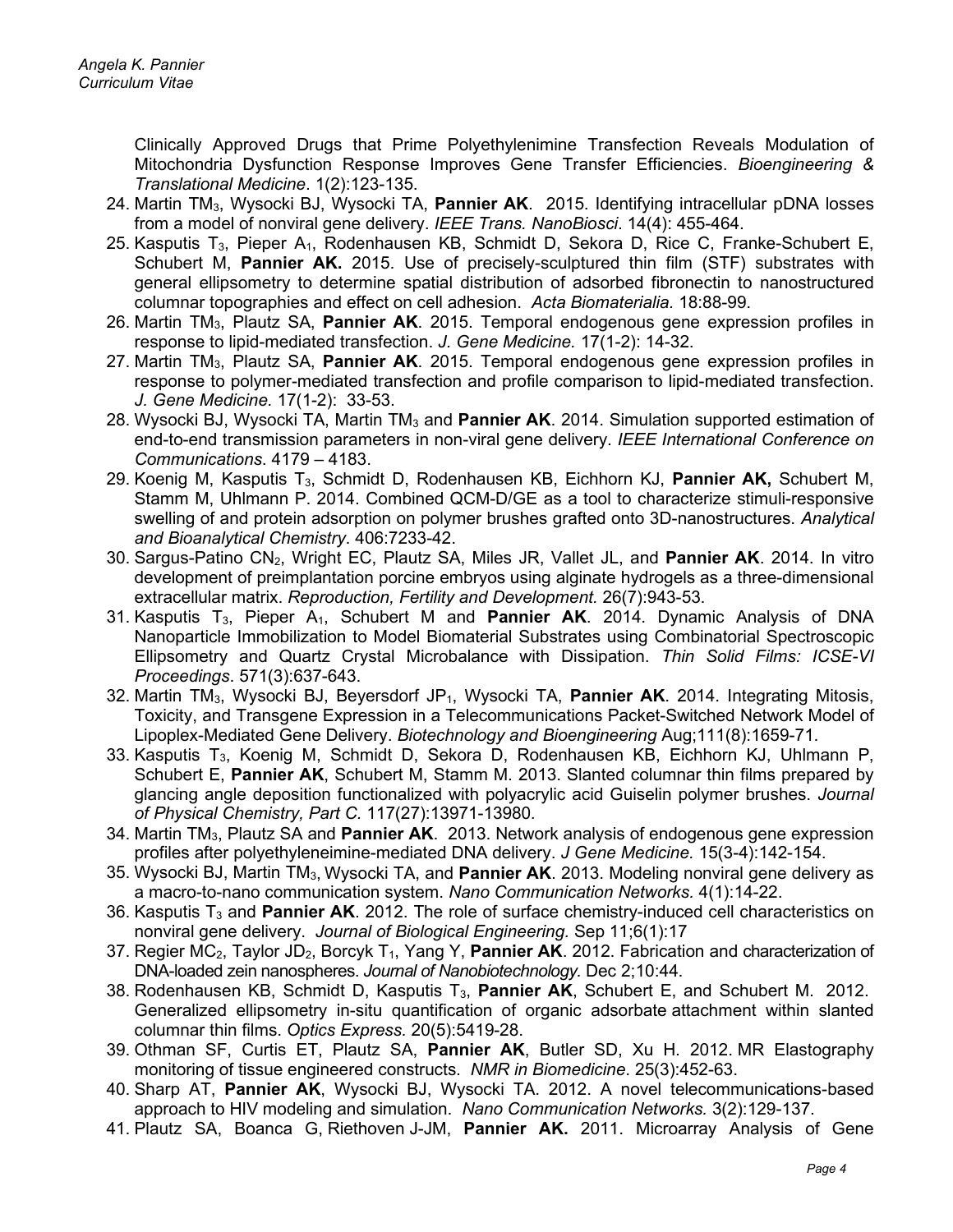Expression Profiles in Cells Transfected with Nonviral Vectors. *Mol. Therapy*. 19(12):2144-51.

- 42. Rodenhausen KB, Kasputis T<sub>3</sub>, Pannier AK, Gerasimov JY, Lai RY, Solinsky M, Tiwald TE, Wang H, Sarkar A, Hofmann T, Ianno N, and Schubert M. 2011. Combined optical and acoustical method for determination of thickness and porosity of transparent organic layers below the ultrathin lm limit. *Review of Scientific Instruments*. Oct; 82(10):103111.
- 43. Rodenhausen KB, Duensing BA2 Kasputis T3, **Pannier AK**, Hofmann T, Schubert M, Tiwald TE, Solinsky M, and Wagner M. 2011. *In-situ* monitoring alkanethiol self-assembled monolayer chemisorption with combined spectroscopic ellipsometry and quartz crystal microbalance techniques. *Thin Solid Films*. 519(9): 2817-2820.
- 44. Singh D2, **Pannier AK**, Zempleni J**.** 2011. Identification of holocarboxylase synthetasechromatin binding sites in human mammary cell lines using the DNA adenine methyltransferase identification technology. *Analytical Biochemistry*. 413(1):55-9.
- 45. [Bellis AD,](http://www.ncbi.nlm.nih.gov/pubmed?term=%22Bellis%20AD%22%5BAuthor%5D) [Bernabé BP,](http://www.ncbi.nlm.nih.gov/pubmed?term=%22Bernab%C3%A9%20BP%22%5BAuthor%5D) [Weiss MS,](http://www.ncbi.nlm.nih.gov/pubmed?term=%22Weiss%20MS%22%5BAuthor%5D) [Yarrington ME,](http://www.ncbi.nlm.nih.gov/pubmed?term=%22Yarrington%20ME%22%5BAuthor%5D) [Barbolina MV,](http://www.ncbi.nlm.nih.gov/pubmed?term=%22Barbolina%20MV%22%5BAuthor%5D) **[Pannier AK](http://www.ncbi.nlm.nih.gov/pubmed?term=%22Pannier%20AK%22%5BAuthor%5D)**, [Jeruss JS,](http://www.ncbi.nlm.nih.gov/pubmed?term=%22Jeruss%20JS%22%5BAuthor%5D) [Broadbelt](http://www.ncbi.nlm.nih.gov/pubmed?term=%22Broadbelt%20LJ%22%5BAuthor%5D) LJ, [Shea LD.](http://www.ncbi.nlm.nih.gov/pubmed?term=%22Shea%20LD%22%5BAuthor%5D) 2011. Cellular arrays for large-scale analysis of transcription factor activity. *Biotechnology and Bioengineering.* 108(2):395-403.
- 46. **Pannier AK**, Wieland JA, Shea LD. 2008. Surface polyethylene glycol enhances substratemediated gene delivery by nonspecifically immobilized complexes. *Acta Biomaterialia.* 4:26-39.
- 47. **Pannier AK**, Ariazi EA, Bellis AD, Bengali Z, Jordan VC, Shea LD. 2007. Bioluminescence imaging for assessment and normalization in transfected cell arrays. *Biotechnology and Bioengineering.* 98:486-97.
- 48. **Pannier AK**, Anderson BC, Shea LD. 2005. Substrate-mediated delivery from self-assembled monolayers: Effect of surface ionization, hydrophilicity, and patterning. *Acta Biomaterialia.* 1:511- 522.
- 49. Bengali Z, **Pannier AK**, Segura T, Anderson BC, Jang JH, Mustoe TA, Shea LD. 2005. Gene delivery through cell culture substrate adsorbed DNA complexes. *Biotechnology and Bioengineering.* May 5; 90(3):290-302.
- 50. **Pannier AK**, Shea LD. 2004. Controlled release systems for DNA delivery. *Molecular Therapy*. 10:19-26.
- 51. **Pannier AK**, Arora V, Iversen PL, Brand. 2004. Transdermal delivery of phosphorodiamidate Morpholino oligomers across hairless mouse skin*. Inter. Journal of Pharmaceutics*. 275:217-226.
- 52. **Pannier AK**, Brand, RM, Jones DD. 2003. Fuzzy modeling of skin permeability coefficients. *Pharmaceutical Research.* 20:143-148.

#### **3.2 Books and Book Chapters (all invited)**

- 1. Heck K<sub>3</sub>, Farris E, Pannier AK. 2022. Formulation of Chitosan-Zein Nano-in-Microparticles for Oral DNA Delivery. In: Sullivan M, Chen W, and Chackerian B (eds) *Methods in Molecular Biology* (under review).
- 2. **Pannier AK,** Kozisek T3**,** and Segura T. 2019. Surface- and Hydrogel-Mediated Delivery of Nucleic Acid Nanoparticles. In: Ogris M and Sami H (eds) *Nanotechnology for Nucleic Acid Delivery*: *Methods in Molecular Biology*. Vol. 1943.
- 3. Kasputis T4, Farris E3, Guerreiro G3, Taylor J2, **Pannier AK**. 2016. *The World Scientific Encyclopedia of Nanomedicine and Bioengineering I*. Liu Y, Wang P, editors. Chapter 6, Substrate-Mediated Gene Delivery; 219-260.
- 4. Martin TM3, **Pannier AK**. 2016. *The World Scientific Encyclopedia of Nanomedicine and Bioengineering I*. Liu Y, Wang P, editors. Chapter 4, Molecular Mechanisms of Nonviral Gene Delivery; 141-173.
- 5. **Pannier AK** and Segura T. 2013. Surface- and Hydrogel-Mediated Delivery of Nucleic Acid Nanoparticles. In: Ogris M and Oupicky D (eds) *Nanotechnology for Nucleic Acid Delivery*: *Methods in Molecular Biology*. 948:149-69.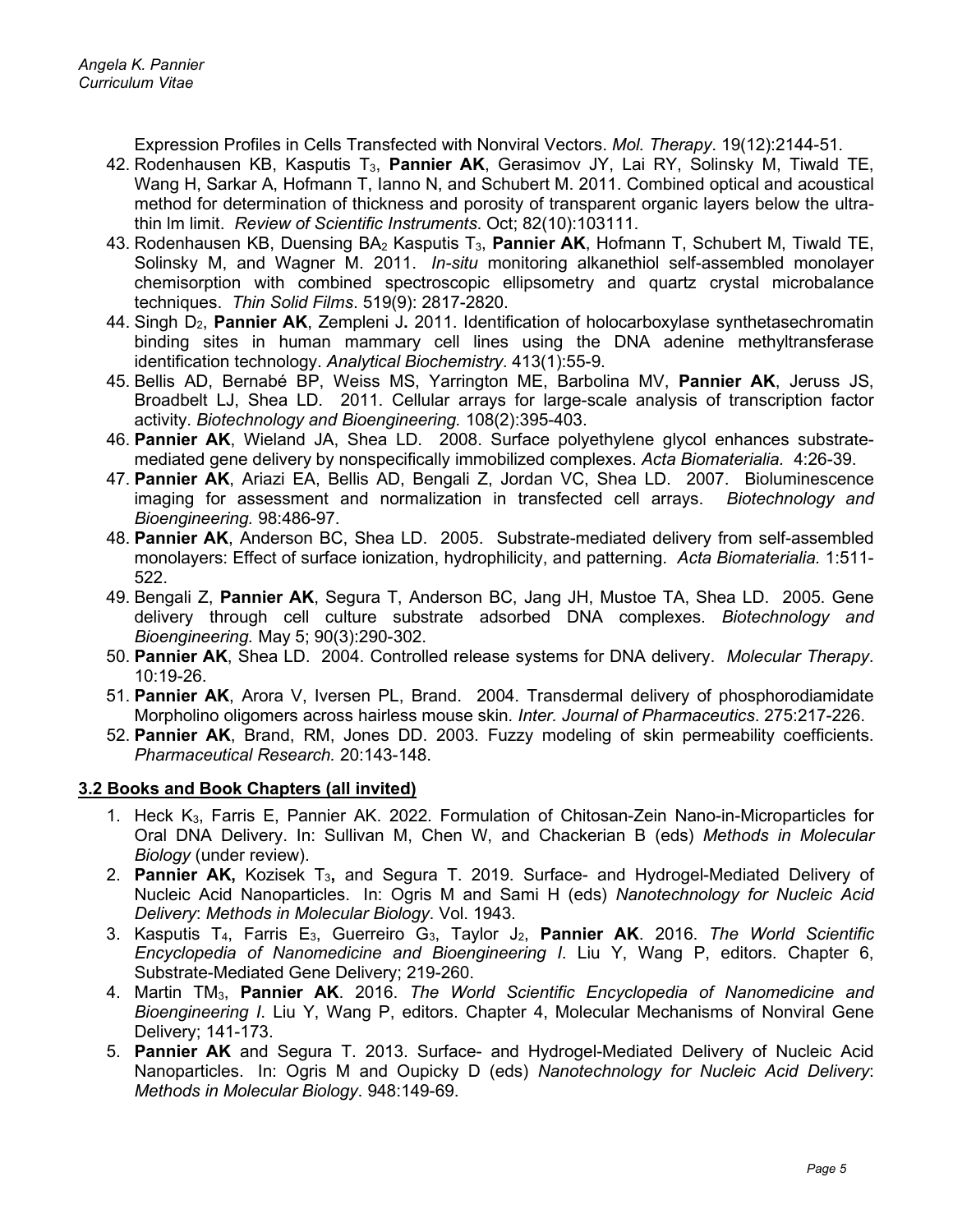### **3.3 National and International Invited Talks or Keynote Speeches**

- 1. **Pannier AK**. Oral Gene Delivery for Therapeutic and Vaccine Applications. Zoetis Annual Seminar Series (ZASS), Virtual, January 25, 2022 (invited and plenary).
- 2. **Pannier AK.** In Vitro Culture of Porcine Embryos within an Alginate Hydrogel Matrix. Annual Meeting of the Society for the Study of Reproduction, St. Louis, Missouri, December 18, 2021 (invited)**.**
- 3. **Pannier AK.** Biomaterial Platforms for Oral DNA Delivery. Nebraska Drug Discovery and Development Pipeline (ND3P) Symposium. May 20, 2021 (invited).
- 4. **Pannier AK**. Bacterial-Derived Outer Membrane Vesicles for Gene Delivery. American Society of Gene and Cell Therapy, Therapeutic Application of EVs Education Session, Annual Meeting, May 13, 2021 (invited and plenary).
- 5. **Pannier AK**. Nonviral Gene Delivery Systems for Stem Cell and Oral DNA Vaccination Applications. Department of Chemical and Biochemical Engineering Seminar, Missouri University of Science and Technology April 19, 2021.
- 6. **Pannier AK**. Nonviral Gene Delivery Systems for Stem Cell and Oral DNA Vaccination Applications. Great Plains Biomaterials Day, hosted by University of Kansas Society for Biomaterials, Plenary Speaker, April 17, 2021.
- 7. **Pannier AK**. Understanding and Enhancing Nonviral Gene Delivery to Stem Cells for CRISPR and Exosome Applications. Trudeau Institute Graduate Seminar Series, March 5, 2021.
- 8. **Pannier AK**. Using Cell Priming and Modeling to Understand and Enhance Nonviral Gene Delivery to Stem Cells for CRISPR and Exosome Applications. Department of Biomechanics Seminar Series, University of Nebraska Omaha, February 5, 2021.
- 9. **Pannier AK**. Using Cell Priming and Modeling to Understand and Enhance Nonviral Gene Delivery to Stem Cells for CRISPR and Exosome Applications. Fischell Department of Bioengineering, University of Maryland Seminar Series, January 29, 2021.
- 10. **Pannier AK.** Using Cell Priming and Telecommunications Modeling to Understand and Enhance Nonviral Gene Delivery to Stem Cells. Duke University Department of Biomedical Engineering Graduate Seminar, Durham, NC, February 20, 2020.
- 11. **Pannier AK.** Designing and Assembly of Nano-MIcroparticles for Oral Gene Delivery Applications, including DNA Vaccination and Treatment of Gastrointestinal Tract Disease. American Society of Gene and Cell Therapy Annual Meeting Scientific Symposium "Applications of Disease-specific Delivery Systems" - Organized by the Nanoagents & Synthetic Formulations Committee, Chicago, IL, May 17, 2018.
- 12. **Pannier AK**. Priming Nonviral Gene Delivery for Stem Cell and Vaccination Applications. University of Michigan Dept. of Biomedical Engineering Graduate Seminar, Ann Arbor, MI, March 22, 2018.
- 13. **Pannier AK**. Improved Nonviral Gene Delivery Systems for Stem Cell Therapy and DNA Vaccination Applications. Division 22B Bionanotechnology Plenary (Nanoscale Science and Engineering Forum), American Institute of Chemical Engineers, Minneapolis, MN, October 29 – November 3, 2017 (Invited Plenary).
- 14. **Pannier AK**. Improving Nonviral Gene Delivery for Medical Applications through Chemical and Physical Priming of Cells. Leibniz-Institut für Polymerforschung Dresden e. V. Institute Lecture, Dresden, Germany, June 21, 2017.
- 15. Miles JR and **Pannier AK**. In Vitro Porcine Blastocyst Development in Three-Dimensional Alginate Hydrogels. 10th International Conference on Pig Reproduction, Columbia, Missouri, June 11-14, 2017 (Invited Plenary).
- 16. **Pannier AK**. Invited Panelist for "Can Modeling and Simulation Improve Human Performance" at 2017 IEEE International Conference on Electro Information Technology, Lincoln, NE, May 14-17, 2017.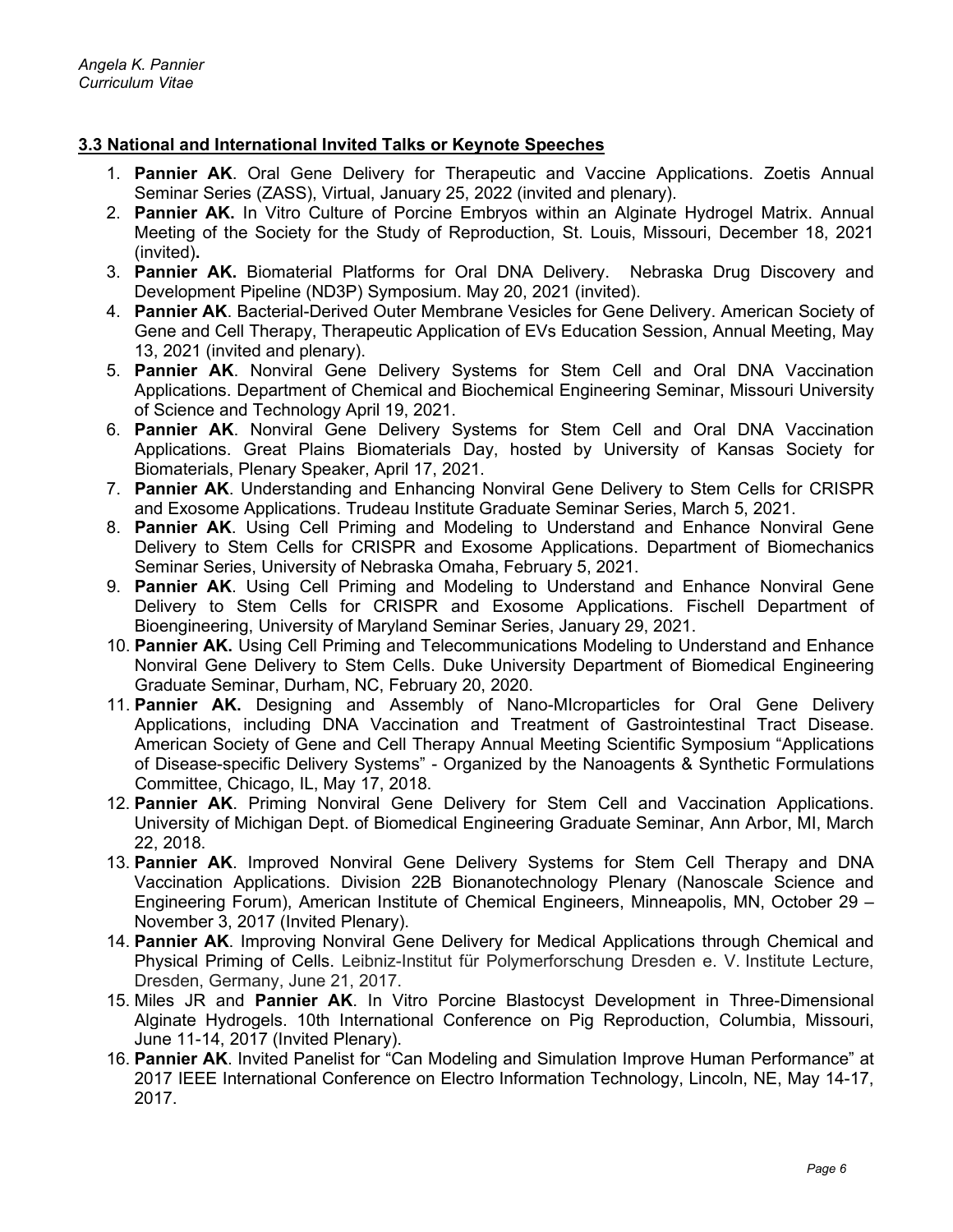- 17. **Pannier AK**. Designing Nonviral Gene Delivery Systems using Telecommunications Modeling, Cell Priming and Corn? University of Iowa Dept. of Biomedical Engineering Graduate Seminar, Iowa City, IA, March 4, 2016.
- 18. **Pannier AK.** Biomedical Engineering at the University of Nebraska: Perspectives on Advising, Courses and Design. Institute of Biological Engineering Annual Meeting, St. Louis, MO, March 7, 2015.
- 19. **Pannier AK**. Designing Nonviral Gene Delivery Systems Using Modeling, Nanotopography and Corn? University of Arkansas Dept. of Chemical Engineering Seminar Series, Fayetteville, AR, March 19, 2015.
- 20. **Pannier AK**. Nanotechnology for Nonviral Gene Delivery. National Association of Engineering Student Councils Midwest Meeting, Lincoln, NE, October 10, 2014.
- 21. **Pannier AK**. The Effect of Soluble Uterine Factors on Porcine Embryo Development within a Three-Dimensional Alginate Matrix System. TERMIS-AM 2013 Meeting, Atlanta, GA, November 10-12, 2013.
- 22. **Pannier AK**. Biomolecule Loading within Nanostructured Thin Films as Cell-Instructive Surfaces for Drug and Gene Delivery. "Design of Cell-Instructive Materials" Symposium at 2013 Materials Research Society Spring Meeting, April 1-5, 2013, San Francisco, CA.
- 23. **Pannier AK**. The Biology of Transfection: Promoting Gene Delivery through Intracellular Priming, Extracellular Interactions....and Corn? Northwestern University Biotechnology Training Grant Seminar Series, Evanston, IL, December 16, 2011.
- 24. **Pannier AK**. Substrate-Mediated Gene Delivery for Tissue Engineering and Diagnostic Applications. Alumni Lecture, Department of Biological Systems Engineering, University of Nebraska, Lincoln, NE, October 20, 2006.

#### **3.4 Regional and Local Invited Talks or Keynote Speeches (from last five years, from over 30)**

- 1. **Pannier AK**. Extracellular Vesicles for Nonviral Gene Delivery. Mary and Dick Holland Regenerative Medicine Program, Regenerative Medicine Symposium, University of Nebraska Medical Center, May 19, 2021.
- 2. **Pannier AK**. Using Cell Priming and Modeling to Understand and Enhance Nonviral Gene Delivery to Stem Cells for Clinical Applications. Nebraska Center for Virology Seminar, January 8, 2021.
- 3. **Pannier AK**. Enhancing Nonviral Gene Delivery to Stem Cells for Cell Therapy Applications. University of Nebraska Medical Center Surgery Forum, Omaha, NE, October 30, 2019**.**
- 4. **Pannier AK**. My Journey along the Double Helix: Full STEAM Ahead. Girl Scouts Spirit of Nebraska 2016-2017 Program Kickoff Event. Nebraska History Museum, Lincoln, NE, October 2, 2016.
- 4. **Pannier AK**. Priming Cell Responsiveness to DNA Transfer. University of Nebraska Medical Center for Regenerative Medicine 2016 Symposium, Mahoney State Park, NE, April 15, 2016.
- 5. **Pannier AK**. My Journey along the Double Helix. Women in Sciences Annual Conference, Lincoln, NE, February 19, 2016.
- 6. **Pannier AK.** Biomaterials for In Vitro Models of Development and Nonviral Gene Delivery. Research Seminar in Department of Surgery, University of Nebraska Medical Center, Omaha, NE, April 22, 2015.
- 7. **Pannier AK.** Biomaterials for Gene Delivery and Tissue Engineering Applications. BSE Departmental Colloquium, UNL, March 30, 2015.
- 8. **Pannier AK.** Biomaterials for In Vitro Models of Development and Improved Cell-Material Interactions. Research Seminar, VA Hospital, Omaha, NE, March 27, 2015.
- 9. **Pannier AK**. Gene Delivery and Therapy. Aurora Public Schools "Future Problem Solving" Lecture. University of Nebraska-Lincoln, March 4, 2015.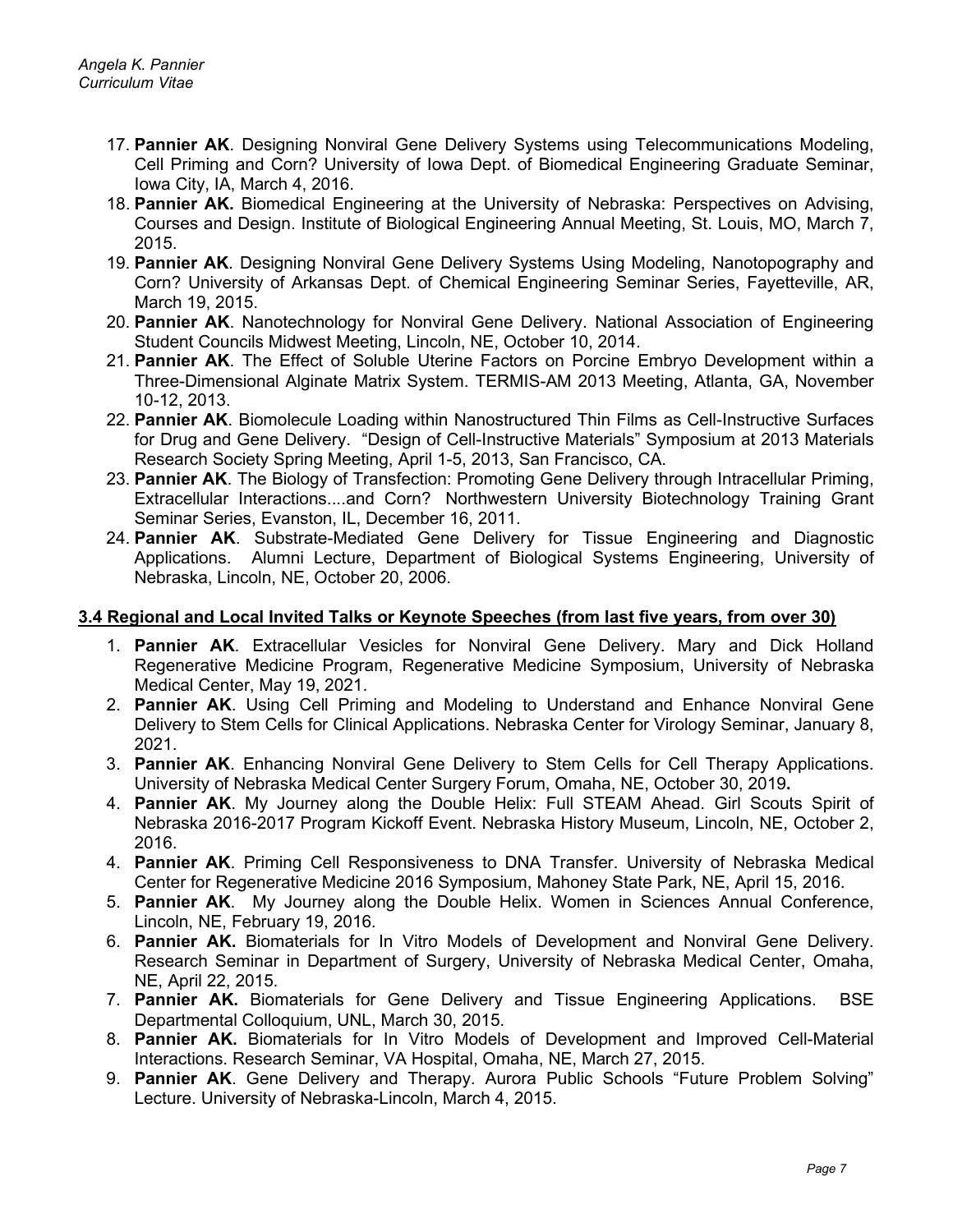### **3.5 Peer Reviewed Conference Abstracts/Presentations\*\* (from past 5 years, from over 120)**

- 1. **Pannier AK**, Miles JR, Rempel LA, Walsh S<sub>3</sub>, Biegert M<sub>3</sub>. Influence of Maternal and Embryonic Extracellular Vesicles on the Initiation of Porcine Conceptus Elongation. USDA AFRI Animal Reproduction Project Director Meeting, St. Louis, MO Hybrid Meeting, December 14-15, 2021.
- 2. Kozisek T3, Hamann A, **Pannier AK**. Modulation of Endogenous Gene Expression in Human Mesenchymal Stem Cells for Enhanced Transfection. Poster presented at Biomedical Engineering Society Annual Meeting, Orlando, FL (Hybrid Meeting due to COVID-19), October 6- 9, 2021.
- 3. Samuelson L3, **Pannier AK**. Inhibition of Type I Interferon Signaling Improves Transfection in Human Mesenchymal Stem Cells. Poster presented at Biomedical Engineering Society Annual Meeting, Orlando, FL (Hybrid Meeting due to COVID-19), October 6-9, 2021.
- 4. Walsh SC3, Miles JR, Broeckling CD, Rempel LA, Wright-Johnson EC, **Pannier AK.** Utilization of 3D Hydrogel Culture Systems to Identify Metabolites Specific to Conceptus Elongation. Poster presented at Biomedical Engineering Society Annual Meeting, Orlando, FL (Hybrid Meeting due to COVID-19), October 6-9, 2021.
- 5. Hamann A, Broad K1, Kozisek T3, **Pannier AK**. Nonviral Delivery of CRISPR Epigenome Editing System to Human Mesenchymal Stem Cells. Recorded Oral Presentation at Biomedical Engineering Society Annual Meeting, Orlando, FL (Hybrid Meeting due to COVID-19), October 6- 9, 2021.
- 6. Heck K3, Ramer-Tait AE, **Pannier AK**. Bacterial Outer Membrane Vesicles as an Oral Gene Delivery Platform. Recorded Oral Presentation at Biomedical Engineering Society Annual Meeting, Orlando, FL (Hybrid Meeting due to COVID-19), October 6-9, 2021.
- 7. Hamann A, Broad K<sub>1</sub>, Pannier AK. A Transgenic System for Active Loading of miRNAs into Exosomes Using Aptamers. Poster presented at Biomedical Engineering Society Annual Meeting, Orlando, FL (Hybrid Meeting due to COVID-19), October 6-9, 2021.
- 8. Heck K3, Ramer-Tait AE, **Pannier AK**. Bacterial-Derived Outer Membrane Vesicles Loaded with Plasmid DNA for Oral Gene Delivery. Oral Presentation at the Annual Controlled Release Society Meeting, Virtual Platform, July 2021.
- 9. Hamann A, Broad K<sub>1</sub>, Pannier AK. Transgenic System for Loading miRNAs into Exosomes Using Aptamer-Linked Precursors. Poster Presentation at the Annual Controlled Release Society Meeting, Virtual Platform, July 2021.
- 10. Heck K<sub>3</sub>, Ramer-Tait AE, Pannier AK. Optimization of Loading Outer Membrane Vesicles with Plasmid DNA. Poster presented at the Annual American Society of Gene and Cell Therapy Virtual Conference. May 11-14, 2021.
- 11. Hamann A, Broad K2, **Pannier AK**. A Transgenic System for Active Loading of miRNAs into Exosomes Using Aptamers. Poster presented at the Annual American Society of Gene and Cell Therapy Virtual Conference. May 11-14, 2021.
- 12. Hamann A, Broad K<sub>2</sub>, Kozisek T<sub>3</sub>, Pannier AK. Nonviral Gene Delivery of CRISPR Epigenome Editing System to Human Mesenchymal Stem Cells. Poster presented at the Annual American Society of Gene and Cell Therapy Virtual Conference. May 11-14, 2021.
- 13. Heck K3, Ramer-Tait AE, **Pannier AK**. Outer Membrane Vesicles Derived from Commensal Bacteria as a Vehicle for Oral Gene Delivery. Poster presented at Biomedical Engineering Society Annual Meeting (Virtual Meeting due to COVID-19), October 14-17, 2020.
- 14. Samuelson L<sub>3</sub>, Wysocki BJ, Wysocki T, **Pannier AK**. Computational Modeling to Uncover Donor-Variability in Transfection of Human Mesenchymal Stem Cells. Poster presented at Biomedical Engineering Society Annual Meeting (Virtual Meeting due to COVID-19), October 14-17, 2020
- 15. Kozisek T3, Hamann A3, Samuelson L3, **Pannier AK**. Screening DNA Vectors for Enhanced Nonviral Gene Delivery to Human Mesenchymal Stem Cells. Poster presented at Biomedical Engineering Society Annual Meeting (Virtual Meeting due to COVID-19), October 14-17, 2020.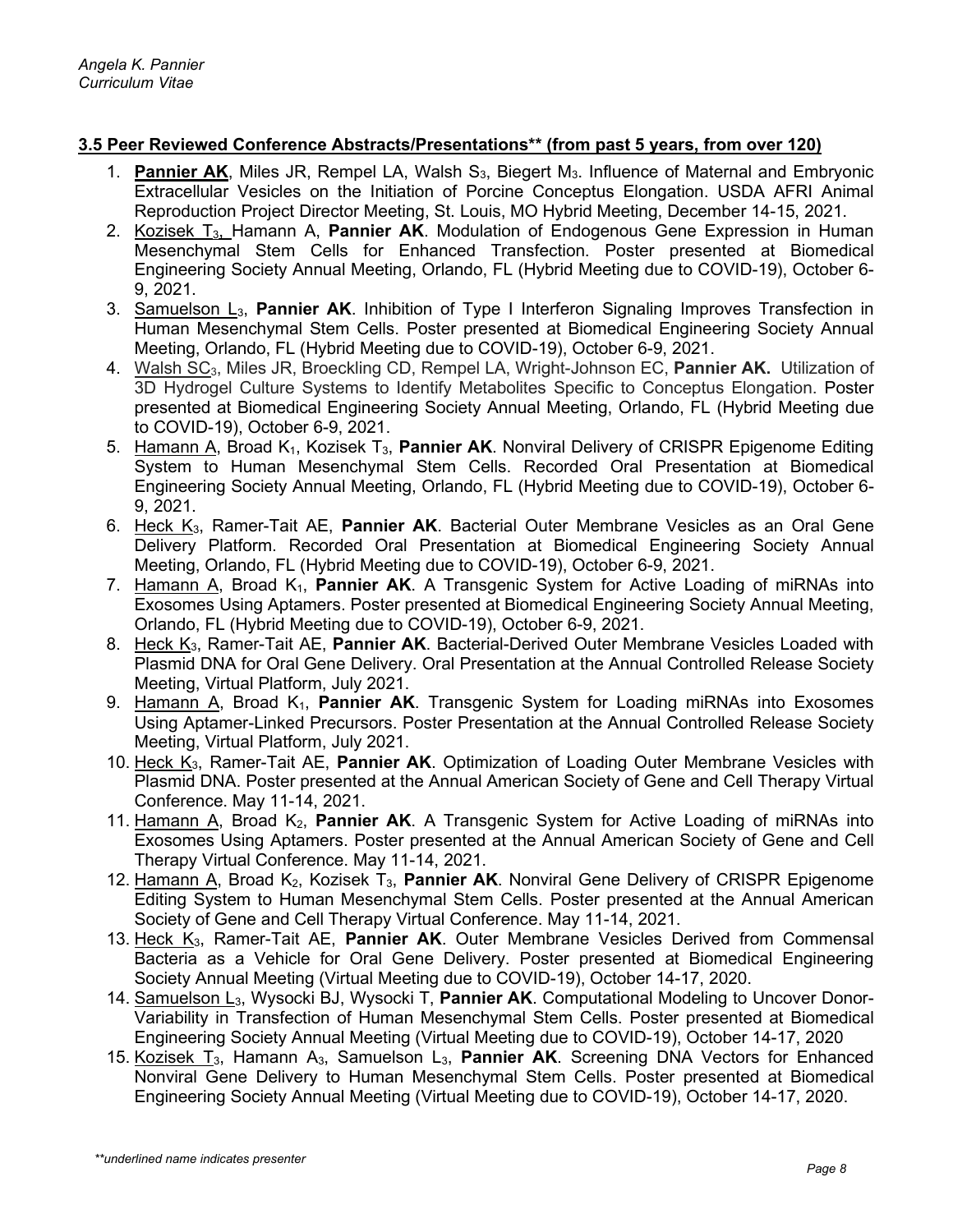- 16. Hamann A3, Broad K2, **Pannier AK.** *A* System for Active Loading of miRNAs into Exosomes with Cellular Machinery. Video presented at Biomedical Engineering Society Annual Meeting (Virtual Meeting due to COVID-19), October 14-17, 2020.
- 17. Hamann A<sub>3</sub>, Kozisek T<sub>3</sub>, Broad K<sub>1</sub>, **Pannier AK**. Optimizing Nonviral Gene Delivery to Human Mesenchymal Stem Cells for CRISPR Epigenome Editing. Video presented at Biomedical Engineering Society Annual Meeting (Virtual Meeting due to COVID-19), October 14-17, 2020.
- 18. Walsh SC3, Miles JR, Wright-Johnson EC, Keel BN, Rempel LA, **Pannier AK**. Utilization of a 3D Hydrogel Culture System to Study Reproductive Process of Conceptus Elongation In Vitro. Poster presented at Biomedical Engineering Society Annual Meeting (Virtual Meeting due to COVID-19), October 14-17, 2020.
- 19. Hamann A3, Broad K, **Pannier AK**. A System for Active Loading of miRNAs into Exosomes with Cellular Machinery. American Society for Gene and Cell Therapy Annual Meeting, Boston, MA, May 12-15, 2020. (virtual due to COVID-19).
- 20. Nguyen A3, Zuhlke C, Alexander D, **Pannier AK**. High Throughput Screen Optimization of Surface Topographies with Media Additives to Prime Human Mesenchymal Stem Cell Transfection. American Society for Gene and Cell Therapy Annual Meeting, Boston, MA, May 12- 15, 2020. (virtual due to COVID-19).
- 21. Kozisek T3, Hamann A3, Samuelson L3, **Pannier AK**. Screening DNA Vectors for Enhanced Nonviral Gene Delivery to Human Mesenchymal Stem Cells. American Society for Gene and Cell Therapy Annual Meeting, Boston, MA, May 12-15, 2020. (virtual due to COVID-19).
- 22. Walsh S3, Miles JR, Wright-Johnson EC, Keel B, Rempel LA, **Pannier AK**. Transcriptomic profiles of uniform populations of in vivo-produced spherical, ovoid, or tubular porcine embryos during the initiation of elongation. *Reproduction, Fertility and Development* 32, 152, presented at International Embryo Technology Society, New York, New York, January 18, 2020.
- 23. Babinchak A<sub>1</sub>, Kozisek T<sub>3</sub>, Hamann A<sub>3</sub>, **Pannier AK**. Modulation of Non-Viral Gene Delivery to Human Mesenchymal Stem Cells via Combinational Priming. Biomedical Engineering Society Annual Meeting, Philadelphia, PA Oct. 16 – 19, 2019.
- 24. Hamann A3, Thomas AK, Kozisek T3, Farris E3, Lück S, Zhang Y, and **Pannier AK**. Screening a Chemically Defined Extracellular Matrix Mimetic Substrate Library to Identify Substrates that Enhance Substrate-Mediated Gene Delivery. Biomedical Engineering Society National Conference. Philadelphia, PA. October 16–19, 2019.
- 25. Hamann A3, Kozisek T3, and **Pannier AK**. Pharmacological Priming of Human Mesenchymal Stem Cells to Enhance Nonviral Gene Delivery of CRISPR Epigenome Editing System. Biomedical Engineering Society National Conference. Philadelphia, PA. October 16–19, 2019.
- 26. Nguyen A3, Zuhlke C, Alexander D, **Pannier AK**. In-Well Gradient Femtosecond Laser Surface Processing for Combinatorial Optimization Of Culture Surface Topography And Glucocorticoid Media Priming For Human Mesenchymal Stem Cell Transfection. Biomedical Engineering Society Annual Meeting. Philadelphia, PA. October 16 – 19, 2019.
- 27. Mantz A3, Nguyen A3, Nazari S, Bittrich E, Schubert M, Uhlmann P, **Pannier AK.** Tuning the Properties of RGD Peptides and Polyethylenimine Vectors for Optimization of Nonviral Substrate Mediated Gene Delivery to NIH/3T3 Fibroblasts and Human Mesenchymal Stem Cells Cultured on Poly(acrylic acid) Brushes. Biomedical Engineering Society Annual Meeting. Philadelphia, PA. October 16 – 19, 2019.
- 28. Lampe AT3, Farris EJ3, Ballweg MD, Brown DM, and **Pannier AK.** Chitosan Polymers Enhance Protection Elicited by a Single Dose Influenza A Virus Protein Vaccination. Biomedical Engineering Society Annual Meeting. Philadelphia, PA, October 16-19, 2019.
- 29. Kozisek T3, Hamann A3, Miller M1, Plautz S, and **Pannier AK**. Enhancing Nonviral Gene Delivery to Human Mesenchymal Stem Cells via Chemical Priming. Biomedical Engineering Society Annual Meeting. Philadelphia, PA, Oct. 16 – 19, 2019.
- 30. Heck K3, Farris E3, Ramer-Tait AE, and **Pannier AK.** Development of a Dual Biomaterial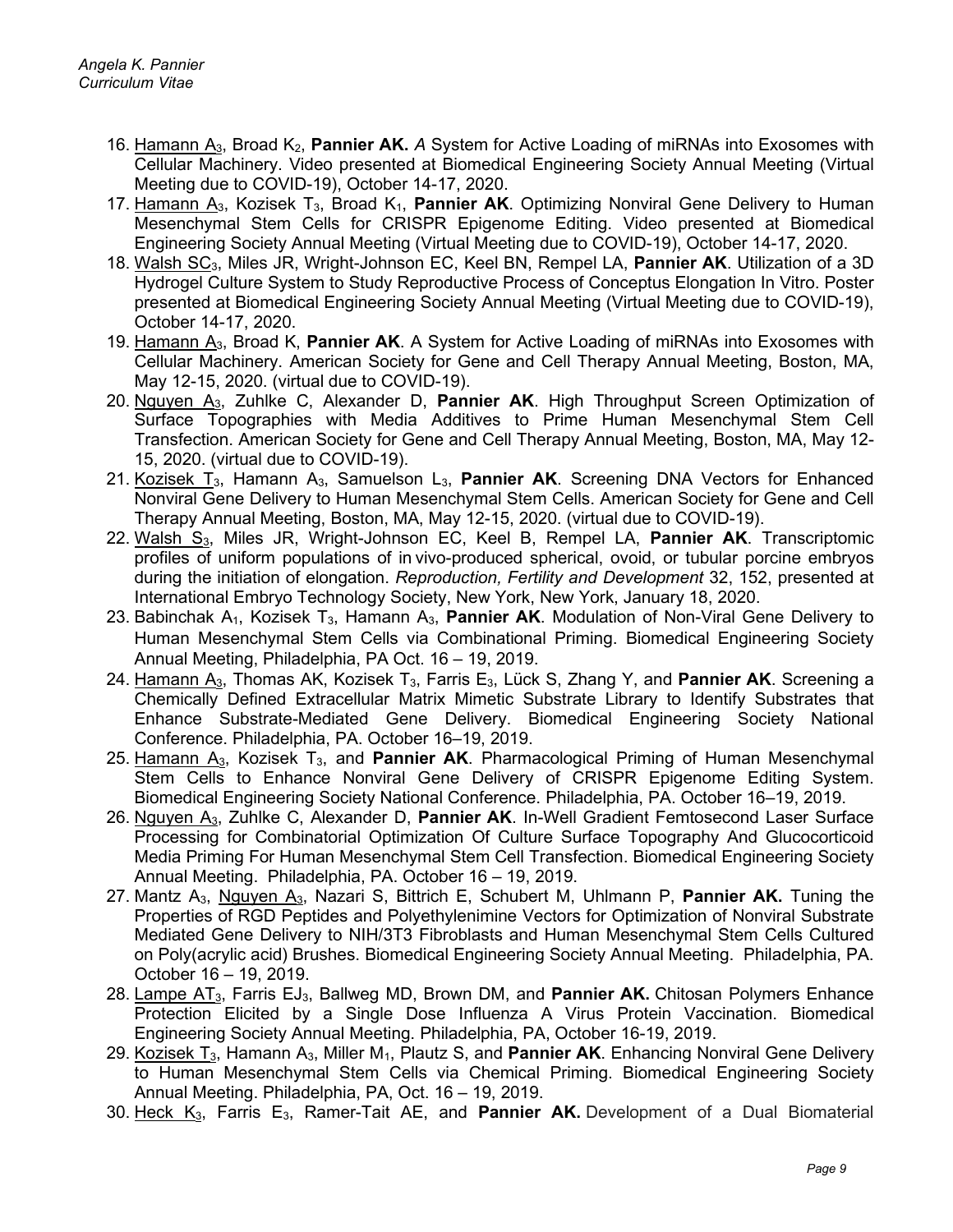Nanoparticle System for Oral Non-Viral Gene Delivery. Biomedical Engineering Society Annual Meeting. Philadelphia, PA, October 16-19, 2019.

- 31. Samuelson L3, Wysocki BJ, Wysocki T, **Pannier AK**. A Telecommunications-Based Model of Transfection in Human Mesenchymal Stem Cells. Biomedical Engineering Society Conference. Philadelphia, PA, October 16 - October 19, 2019.
- 32. Kozisek T3, Hamann A3, Miller M1, Plautz S, and **Pannier AK**. Pharmacological Priming of Human Mesenchymal Stem Cells for Enhanced Nonviral Gene Delivery Towards Tissue Engineering Applications. Biomaterials & Tissue Engineering Gordon Research Conference. Barcelona, Spain, July 28 – August 2, 2019.
- 33. Kozisek T3, Hamann A3, Miller M1, Plautz S, and **Pannier AK**. Screening of Clinically Approved Drugs that Prime Nonviral Gene Delivery to Human Mesenchymal Stem Cells. NIH High Risk, High Reward Symposium, Bethesda, MD, June 5-7, 2019.
- 34. Miller M1, Kozisek T3, Hamann A3, Nguyen A3, **Pannier AK**. Effects of Chemical Priming on Nonviral Gene Delivery to Human Mesenchymal Stem Cells. Biomedical Engineering Society Annual Meeting, Atlanta, GA, October 17-20, 2018.
- 35. Lampe AT3, Farris EJ3, Ballweg MD, Brown DM, **Pannier AK**. Chitosan Acts as an Adjuvant by Enhancing Antibody Responses After a Single Dose Protein Vaccination. Biomedical Engineering Society Annual Meeting, Atlanta, GA, October 17-20, 2018.
- 36. Mantz A3, Rosenthal A, Farris E3, Schubert E, Schubert M, Uhlmann P, **Pannier AK**. Titanium Functionalized with Poly(acrylic) Acid Brushes for Substrate Mediated Gene Delivery. Biomedical Engineering Society Annual Meeting, Atlanta, GA, October 17-20, 2018.
- 37. Farris E<sub>3</sub>, Boren M<sub>1</sub>, Helmink A<sub>1</sub>, Lampe A<sub>3</sub>, Brown DM, Ramer-Tait AE, Pannier AK. Modified Chitosan-Zein Nano-in-Microparticles for Oral DNA Vaccination. Biomedical Engineering Society Annual Meeting, Atlanta, GA, October 17-20, 2018.
- 38. Hamann  $A_3$ , Broad  $K_1$ , Nguyen  $A_3$ , **Pannier AK**. Molecular Mechanisms of Glucocorticoid-Induced Enhancement of Non-Viral Gene Delivery to Human Mesenchymal Stem Cells. Biomedical Engineering Society Annual Meeting, Atlanta, GA, October 17-20, 2018.
- 39. Nguyen A3, Mostafavi A, Mishra Y, Tamayol A, **Pannier AK**. Microparticle-Mediated Membrane Puncture Enhances Lipofection of Human Mesenchymal Stem Cells. Biomedical Engineering Society Annual Meeting, Atlanta, GA, October 17-20, 2018.
- 40. Heck K3, Farris E3, Ramer-Tait AE, **Pannier AK**. Formulation and Characterization of Gelatin-DNA Nanoparticles for Gelatin-Zein Nano-in-Microparticles for Oral Gene Delivery. Biomedical Engineering Society Annual Meeting, Atlanta, GA, October 17-20, 2018.
- 41. Walsh S<sub>3</sub>, Erickson A, Lee D, Laughlin T<sub>2</sub>, Dudley A, **Pannier AK**. Single-Cell RNA-Seq Confirms Growth Plate Zonal Architecture in 3D Alginate Hydrogel In Vitro Model. Biomedical Engineering Society Annual Meeting, Atlanta, GA, October 17-20, 2018.
- 42. Kozisek T<sub>3</sub>, Hamann A<sub>3</sub>, Miller M<sub>1</sub>, **Pannier AK**. Screening of Clinically Approved Drugs that Prime Nonviral Gene Delivery to Human Mesenchymal Stem Cells. Biomedical Engineering Society Annual Meeting, Atlanta, GA, October 17-20, 2018.
- 43. **Pannier AK**, Miles JR, Rempel LA, Walsh S<sub>3</sub>, Wright-Johnson E, Prenni J, Broeckling C. Understanding Molecular Factors that Regulate Initiation of Porcine Embryo Elongation AFRI Animal Reproduction Project Director Meeting, New Orleans, LA, July 9-10, 2018.
- 44. Walsh S3, Erickson A, Laughlin T2, Dudley AT, **Pannier AK**. Use of In Vitro Hydrogel Model to Direct Zonal Formation of Growth Plate Cartilage. ECI [Nanotechnology in Medicine](https://urldefense.proofpoint.com/v2/url?u=http-3A__www.engconf.org_past-2Dconferences_nanotechnology-2Din-2Dmedicine-2Dii-2Dbridging-2Dtranslational-2Din-2Dvitro-2Dand-2Din-2Dvivo-2Dinterfaces_&d=DwMFAg&c=Cu5g146wZdoqVuKpTNsYHeFX_rg6kWhlkLF8Eft-wwo&r=I1oIPEjmjzVInTce2QwTWLRCg2mdIakUIcPrk3Q8tZA&m=uZ_VsFAxuD2cRV1K3Myrt8Fwv8O4Ynr2bvSE32LOFvo&s=H3RO6P9so0lSyropNwiwq9mmlOr9YE56teWT5YEnQiw&e=) II: Bridging [Translational in Viitro and](https://urldefense.proofpoint.com/v2/url?u=http-3A__www.engconf.org_past-2Dconferences_nanotechnology-2Din-2Dmedicine-2Dii-2Dbridging-2Dtranslational-2Din-2Dvitro-2Dand-2Din-2Dvivo-2Dinterfaces_&d=DwMFAg&c=Cu5g146wZdoqVuKpTNsYHeFX_rg6kWhlkLF8Eft-wwo&r=I1oIPEjmjzVInTce2QwTWLRCg2mdIakUIcPrk3Q8tZA&m=uZ_VsFAxuD2cRV1K3Myrt8Fwv8O4Ynr2bvSE32LOFvo&s=H3RO6P9so0lSyropNwiwq9mmlOr9YE56teWT5YEnQiw&e=) in Vivo Interfaces Meeting, Albuferia, Portugal, June 4-8, 2018.
- 45. Hamann A<sub>3</sub>, Kozisek T<sub>3</sub>, Broad K<sub>1</sub>, Nguyen A<sub>3</sub>, Pannier AK. Mechanisms of Enhanced Nonviral Gene Delivery to Human Mesenchymal Stem Cells Induced by Glucocorticoids Priming. ECI Nanotechnology in Medicine [II: Bridging Translational in Viitro and in Vivo Interfaces](https://urldefense.proofpoint.com/v2/url?u=http-3A__www.engconf.org_past-2Dconferences_nanotechnology-2Din-2Dmedicine-2Dii-2Dbridging-2Dtranslational-2Din-2Dvitro-2Dand-2Din-2Dvivo-2Dinterfaces_&d=DwMFAg&c=Cu5g146wZdoqVuKpTNsYHeFX_rg6kWhlkLF8Eft-wwo&r=I1oIPEjmjzVInTce2QwTWLRCg2mdIakUIcPrk3Q8tZA&m=uZ_VsFAxuD2cRV1K3Myrt8Fwv8O4Ynr2bvSE32LOFvo&s=H3RO6P9so0lSyropNwiwq9mmlOr9YE56teWT5YEnQiw&e=) Meeting, Albuferia, Portugal, June 4-8, 2018.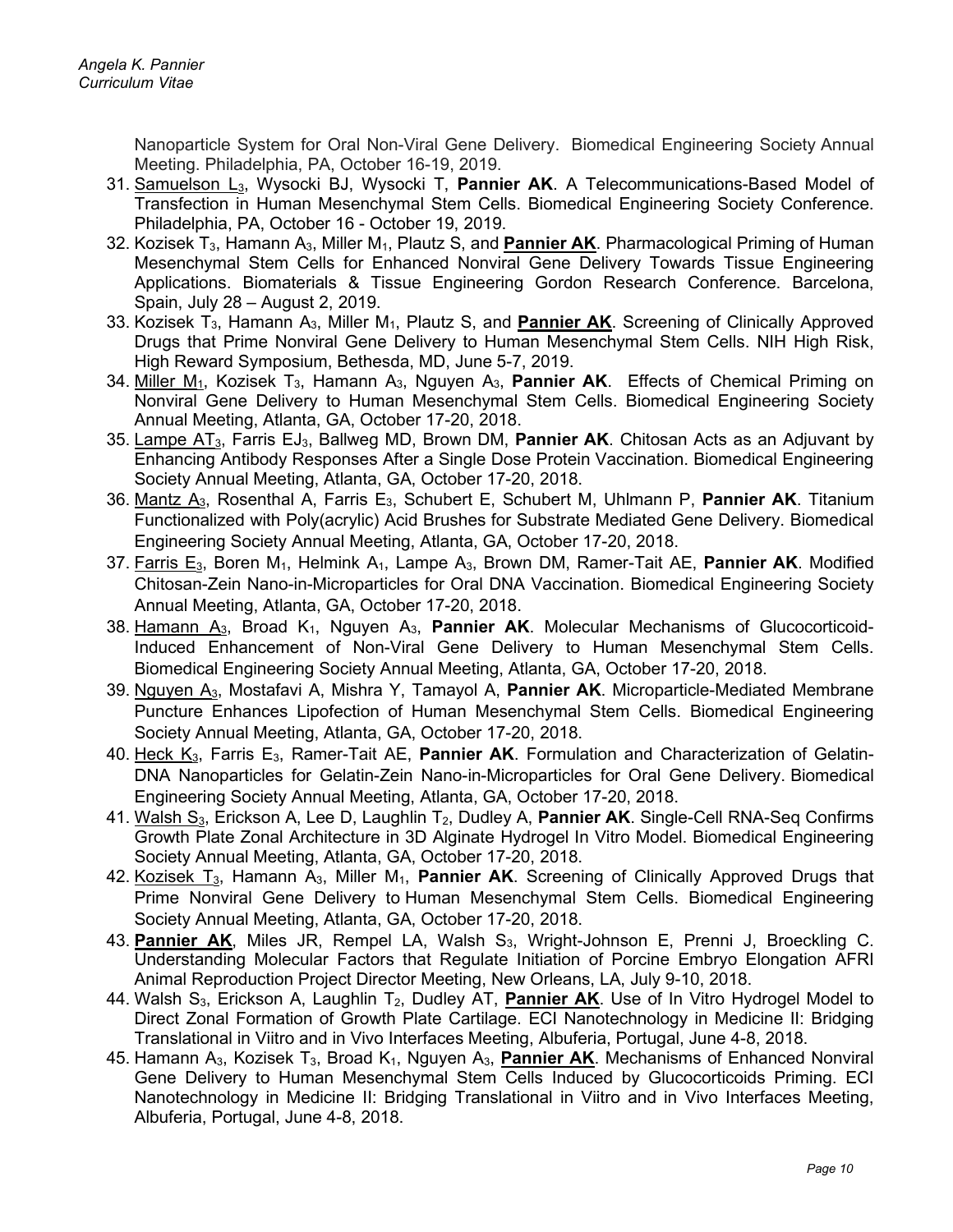- 46. Lampe AT3, Hain JL, Farris E3, **Pannier AK** and Brown DM. Pattern recognition receptor agonists enhance protection elicited by a single, low dose protein vaccine in an immunization routespecific manner. American Association of Immunologists IMMUNOLOGY 2018 Conference. Austin, TX. May 10, 2018.
- 47. Brown DM, Lampe AT3, Hain JL, and **Pannier AK**. Molecular characterization of combination pattern recognition receptor agonist exposure on dendritic cell responses. American Association of Immunologists IMMUNOLOGY 2018 Conference. Austin, TX. May 10, 2018.
- 48. Nguyen A3, Peev D, Briley C, Ruder A, Schubert M, **Pannier AK**. Imaging cell-nanostructure interactions via anisotropy contrast optical microscopy: Contrast enhancement and quantitative estimation of protein adsorption and infiltration. Biomedical Engineering Society Annual Meeting, Minneapolis, MN, October 11-14, 2017.
- 49. Hamann A<sub>3</sub>, Broad K<sub>1</sub>, Nguyen A<sub>3</sub>, Baher F<sub>1</sub>, Toner A<sub>1</sub>, **Pannier AK**. Molecular Biological Mechanisms of Enhanced Non-Viral Gene Delivery to Human Mesenchymal Stem Cells Induced by Glucocorticoid Priming. Biomedical Engineering Society Annual Meeting, Phoenix, AZ, October 11-14, 2017.
- 50. Mantz A3, Rice C, Sekora D, Franke-Schubert E, Schubert M, **Pannier AK**. Sculptured Thin Films Alter Cellular Actin Features and Transfection Efficacy. Biomedical Engineering Society Annual Meeting, Phoenix, AZ, October 11-14, 2017.
- 51. Mantz A3, Rosenthal A, Franke-Schubert E, Schubert M, Uhlmann P, **Pannier AK**. Functionalization of Titanium with) Poly(acrylic acid) Brushes. Biomedical Engineering Society Annual Meeting, Phoenix, AZ, October 11-14, 2017.
- 52. Farris E<sub>3</sub>, Helmink A<sub>1</sub>, Lampe A<sub>3</sub>, Ramer-Tait A, Brown D, Pannier AK. Modified Chitosan-Zein Nano-in-Microparticles For Oral DNA Vaccination. Biomedical Engineering Society Annual Meeting, Phoenix, AZ, October 11-14, 2017.
- 53. Kozisek T2, Nguyen A3, Hamann A3, Mantz A3, Schubert E, Schubert M, **Pannier AK**. Chemical and Physical Priming of Human Mesenchymal Stem Cells to Alter Nonviral Gene Delivery Outcomes. Biomedical Engineering Society Annual Meeting, Phoenix, AZ, October 11-14, 2017.
- 54. Uhlmann P, Revzin A, Schubert M, **Pannier AK**. Responsive Bio-interactive Films by Using Nanostructured Polymer Brushes**.** ECOF (15th European Conference on Organized Films). Dresden, Germany, July 17-20, 2017.
- 55. Brown DM, Lampe AT3, Farris E3, Williams JA, **Pannier AK**. Chitosan nanoparticle delivery of Influenza A Virus DNA vaccine enhances antibody class switching and abrogates weight loss post IAV challenge P855. IMMUNOLOGY 2017, Washington, D.C., May 12- 16, 2017.
- 56. Uhlmann P, Revzin A, Schubert M, **Pannier AK**. Responsive Biomaterials by Using Nanostructured Polymer Brush Films. 5th International Conference on Multifunctional, Hybrid and Nanomaterials. Lisbon, Portugal, March 6-10, 2017.
- 57. Koenig M, Kasputis T4, Schmidt D, Rodenhausen KB, **Pannier AK**, Sekora D, Rice C, Schubert E, Schubert M, Eichhorn KJ, Stamm M, Uhlmann P. Spatiotemporally and Morphologically-Controlled Biomaterials for Medical Applications. Material Research Society Fall Meeting. Boston, MA, November 27 – December 2, 2016.
- 58. Laughlin TD2, Erickson A, Dudley AT, and **Pannier AK**. Multi-zonal three-dimensional in vitro culture of growth plate cartilage using alginate hydrogel scaffolds. American Institute of Chemical Engineers Annual Meeting, San Francisco, CA. November 12-18, 2016.
- 59. Rodenhausen KB, Koenig M, Kasputis T4, Schmidt D, **Pannier AK**, Sekora D, Rice C, Schubert E, Schubert M, Eichhorn KJ, Stamm M, Uhlmann P. Functionalized three-dimensional spatially coherent thin films for biomaterial applications. 2016 Symposium on Biomaterials Science, Iselin, NJ, October 24-25, 2016.
- 60. Farris E3, Brown D, Ramer-Tait A, **Pannier AK**. Chitosan-Zein Nano-in-Microparticles for Oral Gene Therapy and DNA Vaccination. Biomedical Engineering Society Annual Meeting, Minneapolis, MN, October 5-8, 2016.
- 61. Mantz A<sub>3</sub>, Rice C<sub>2</sub>, Sekora D, Franke-Schubert E, Schubert M, and Pannier AK. Altering Cell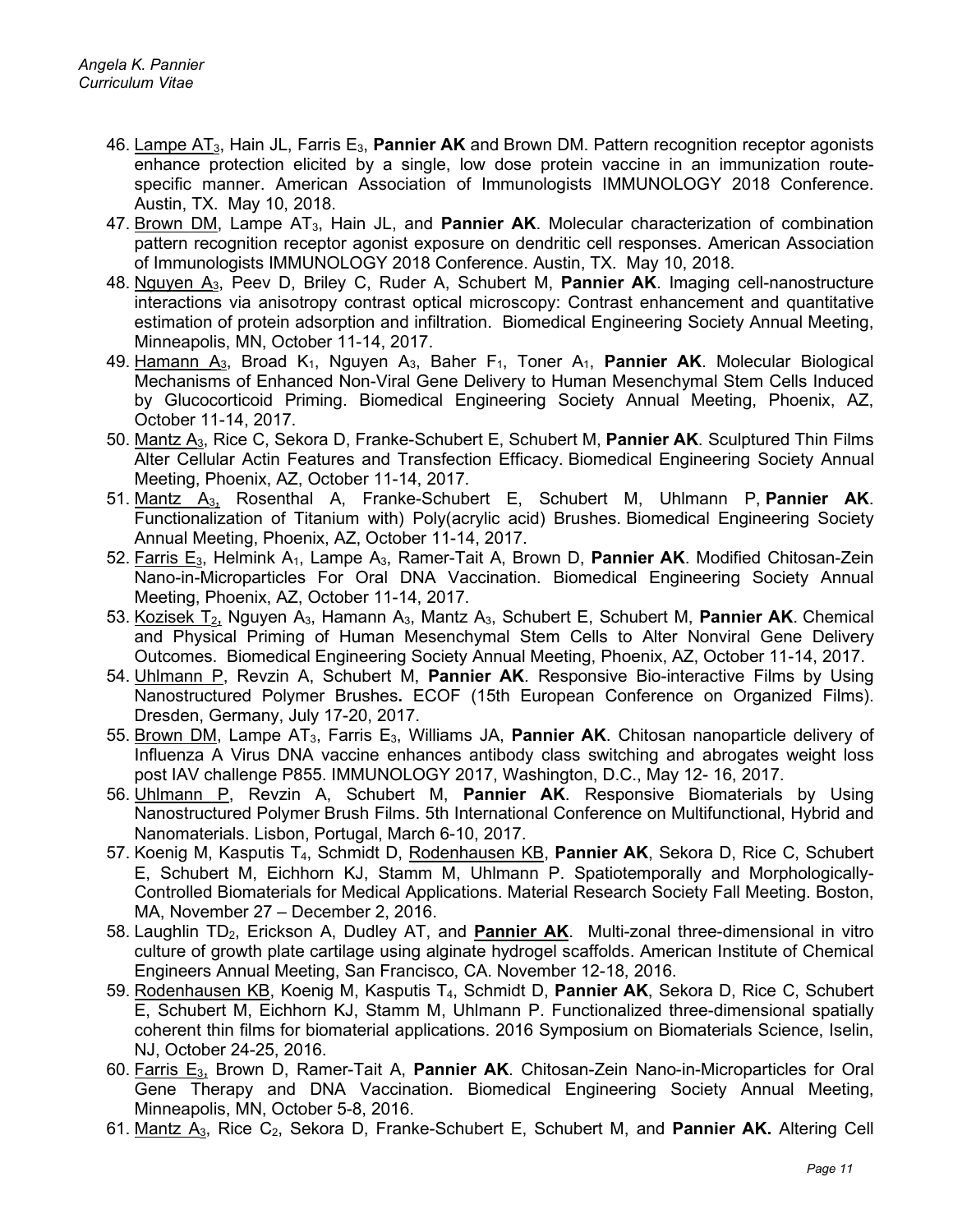Behavior and Morphology with Highly Ordered Nanostructured Surfaces. Biomedical Engineering Society Annual Meeting, Minneapolis, MN, October 5-8, 2016.

- 62. Nguyen A3, Kasputis T4, Peev D, Franke-Schubert E, **Pannier AK**, Schubert M. Optical Anisotropy Contrast Microscopy: Imaging Ellipsometry of Cells Cultured On Birefringent Nanostructures Enables Live-Cell Label-Free Observation Of Cell Features And Cell-Substrate Interactions. Biomedical Engineering Society Annual Meeting, Minneapolis, MN, Oct. 5-8, 2016.
- 63. Nugyen A2, Beyersdorf J1, Riethoven JJ, **Pannier AK**. High-Throughput Screening Of Clinically Approved Drugs That Prime PEI Transfection Reveals Modulation Of Mitochondrial Dysfunction Response Improves Gene Transfer Efficiencies. Biomedical Engineering Society Annual Meeting, Minneapolis, MN, October 5-8, 2016.
- 64. Hamann A2, Nguyen A3, Baher F1, Broad K1, Toner A1, **Pannier AK**. Enhancing nonviral gene delivery to human mesenchymal stem cells using glucocorticoid pathways. Biomedical Engineering Society Annual Meeting, Minneapolis, MN, October 5-8, 2016.
- 65. Miles JR, Wright-Johnson EC, Laughlin TD2, Broeckling CD, Rempel LA, **Pannier AK**. Nontargeted metabolomic evaluation of the uterine milieu during the transitional period of embryo elongation in the pig. American Society of Animal Science, America Dairy Science Association, Western Section of the American Society of Animal Science, and Canadian Society of Animal Science Joint Annual Meeting, Salt Lake City, UT, July 19-23, 2016.
- 66. Kasputis T4, Peev D, Nguyen A3, Mantz A3, Franke-Schubert E, **Pannier AK**, Schubert M. Imaging Ellipsometry of Cells Cultured on Optically Anisotropic Nanostructured Surfaces. 7th International Conference on Spectroscopic Ellipsometry (ICSE-7), Berlin, Germany, June 5-10, 2016.

### **3.6 Patents**

- 1. Segura T, Shea LD, **Pannier AK**, Bengali Z, Jang JH, Chung P, and Anderson B. Controlled surface-associated delivery of genes and oligonucleotides. U.S. Patent No. 7,029,697. April 2006.
- 2. **Pannier AK**, Schubert M, Hofmann T, Kasputis TJ, Herzinger CM, Woollam JA. Method to obtain micrographs of transparent or semi-transparent specimens using anisotropy contrast. U.S. Patent No. 10,026,167. July 2018.
- 3. Heck K, Ramer-Tait AE, **Pannier AK.** Therapeutic Compositions Containing Bacterial Outer Membrane Vesicles and Uses Thereof. Provisional Patent filed July 28, 2021.

### **3.7 Other Publications Outreach, and Press (Research-Related)**

- 1. COVID-19 Vaccine Outreach Events, \*co-hosted with Dr. Amanda Ramer-Tait:
	- a. Public Zoom event, 11/28/2020\*
	- b. Public Zoom event, 12/12/2020\*
	- c. Civic Nebraska, 1/27/2021
	- d. Anvyl, 3/24/2021\*
	- e. UNL BSE Department, 4/8/2021
	- f. Kiwanis Club of Greater Omaha, 4/12/2021
	- g. UNL AGEN/BSEN 112 class, 4/14/2021
	- h. UNL Extension Employee Wellness, 4/22/2021\*
	- i. UNL IANR Staff, 5/24/2021 & 5/25/2021\*
	- j. Nebraska Coalition for Lifesaving Cures "Talking Research", 6/17/2021
	- k. Public Zoom event, 9/19/2021\*
	- l. IANR Legislative Senator Appreciation Dinner, 10/4/2021
	- m. Public Zoom event, 10/10/2021\*
	- n. UNL ASUN Sponsored Event, 11/10/2021\*
	- o. UNL IACUC Staff, 12/2/2021\*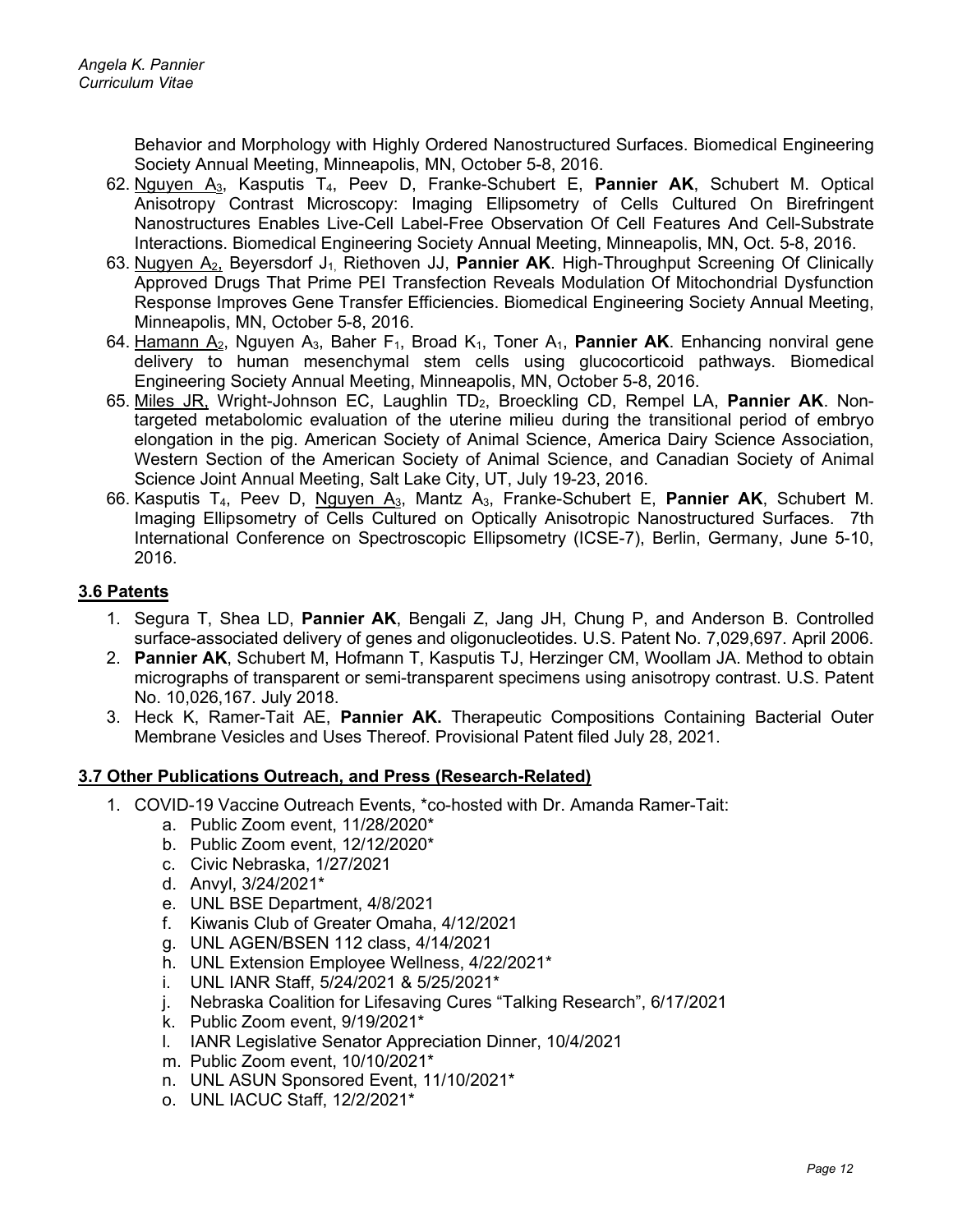- 2. Chemometrics works just fine to shed new light on baby swine. Chemometrics and Informatics. January 6, 2020 https://analyticalscience.wiley.com/do/10.1002/sepspec.16f7b2aff49/full/?fbclid=IwAR3Wx5flx\_qc [QiEExQN3WnMV-5jtTdOlJ0osnVvfeQOgRuO3OC9ufCKE86M](https://analyticalscience.wiley.com/do/10.1002/sepspec.16f7b2aff49/full/?fbclid=IwAR3Wx5fIx_qcQiEExQN3WnMV-5jtTdOlJ0osnVvfeQOgRuO3OC9ufCKE86M)
- 3. Delivering genes and receiving honors—Q&A with Angela Pannier. August 14, 2019. blogs.biomedcentral.com/on-biology/2019/08/14/delivering-genes-and-receiving-honors-qa-withangela-pannier/
- 4. Particle offers promise for vaccine in pill form. NSF Science360 News, April, 13, 2017 [\(https://news.science360.gov/archives/20170413/\)](https://news.science360.gov/archives/20170413/). Also featured on sNEWSi [\(http://snewsi.com/id/17252351456/Particle-offers-promise-for-vaccine-in-pill-form\)](http://snewsi.com/id/17252351456/Particle-offers-promise-for-vaccine-in-pill-form), Health Medicine Network [\(http://healthmedicinet.com/microparticles-show-potential-to-deliver](http://healthmedicinet.com/microparticles-show-potential-to-deliver-dna-based-vaccines-and-gene-therapies-in-pill-form/)[dna-based-vaccines-and-gene-therapies-in-pill-form/](http://healthmedicinet.com/microparticles-show-potential-to-deliver-dna-based-vaccines-and-gene-therapies-in-pill-form/) and hubbiz [\(https://hub.biz/blog/particle](https://hub.biz/blog/particle-offers-promise-vaccine-pill-form-8012133784134627931)[offers-promise-vaccine-pill-form-8012133784134627931\)](https://hub.biz/blog/particle-offers-promise-vaccine-pill-form-8012133784134627931)
- 5. New method offers promise of DNA-based vaccines in pill form. P&T Community, April 11,2017 [\(https://www.ptcommunity.com/news/20170411/new-method-offers-promise-dna-based-vaccines](https://www.ptcommunity.com/news/20170411/new-method-offers-promise-dna-based-vaccines-pill-form)[pill-form\)](https://www.ptcommunity.com/news/20170411/new-method-offers-promise-dna-based-vaccines-pill-form)
- 6. August is National Immunization Awareness Month. August 2015 Blog for HONOReform [\(http://www.honoreform.org/blog/?m=201508\)](http://www.honoreform.org/blog/?m=201508)
- 7. Congressional (Senate and House) Briefing, June 24, 2015. Science 2034 Live Podcast [\(http://www.science2034.org/science-2034-live/podcast-science-2034-live/\)](http://www.science2034.org/science-2034-live/podcast-science-2034-live/)
- 8. **Pannier AK.** Safer, faster, easier vaccines. Science 2034 Blog. January 2015 [\(http://www.science2034.org/medicine/safer-faster-easier-vaccines/\)](http://www.science2034.org/medicine/safer-faster-easier-vaccines/)

### **4. RESEARCH FUNDING RECORD**

*Over 15 years, ~\$900,000 total in internally funded research grants (\$460,800 as PI) and ~\$18.5 Million total in externally funded research grants (\$4.31 Million as PI). As of January 2022, there are two pending NIH R21 grants (with AK Pannier as PI on both), for ~\$805,000 and pending NIH DP2 grant (with AK Pannier as PI) for ~\$445,000.*

### *4.1 Selected* **Externally Funded Research Grants**

• MSCs for miRNA-Loaded and Cell-Targeting Exosomes (9/21/2021-6/30/2022) *Sponsor*: Nebraska Department of Health and Human Services PI: A Hamann (70%) Co-PI: AK Pannier (30%) *Sponsor Amou*n*t:* \$25,000

- Outer Membrane Vesicles derived from Gut Bacteria as Nanocarriers for Oral DNA Vaccines for SARS-CoV-2 **(**4/1/2021-6/30/2022) *Sponsor*: Great Plains IDeA-CTR Network (NIH) *PI*: AK Pannier (50%); *Co*-PI: AE Ramer-Tait (50%) *Sponsor Amount*: \$74,250
- Influence of maternal and embryonic extracellular vesicles on the initiation of porcine conceptus elongation (7/1/2021-6/30/2024) *Sponsor*: U.S. Department of Agriculture-NIFA *PI*: AK Pannier (100%)*; Co-PI:* JR Miles, L Rempel (subaward) *Sponsor Amount*: \$500,000
- Supplement to NIH DP2: Engineering Human Mesenchymal Stem Cells through Primed Transfection as a Cell Therapy for Alzheimer's Disease (09/19/2019 – 05/31/2021) *Sponsor:* National Institutes of Health (3DP2EB025760-01S1)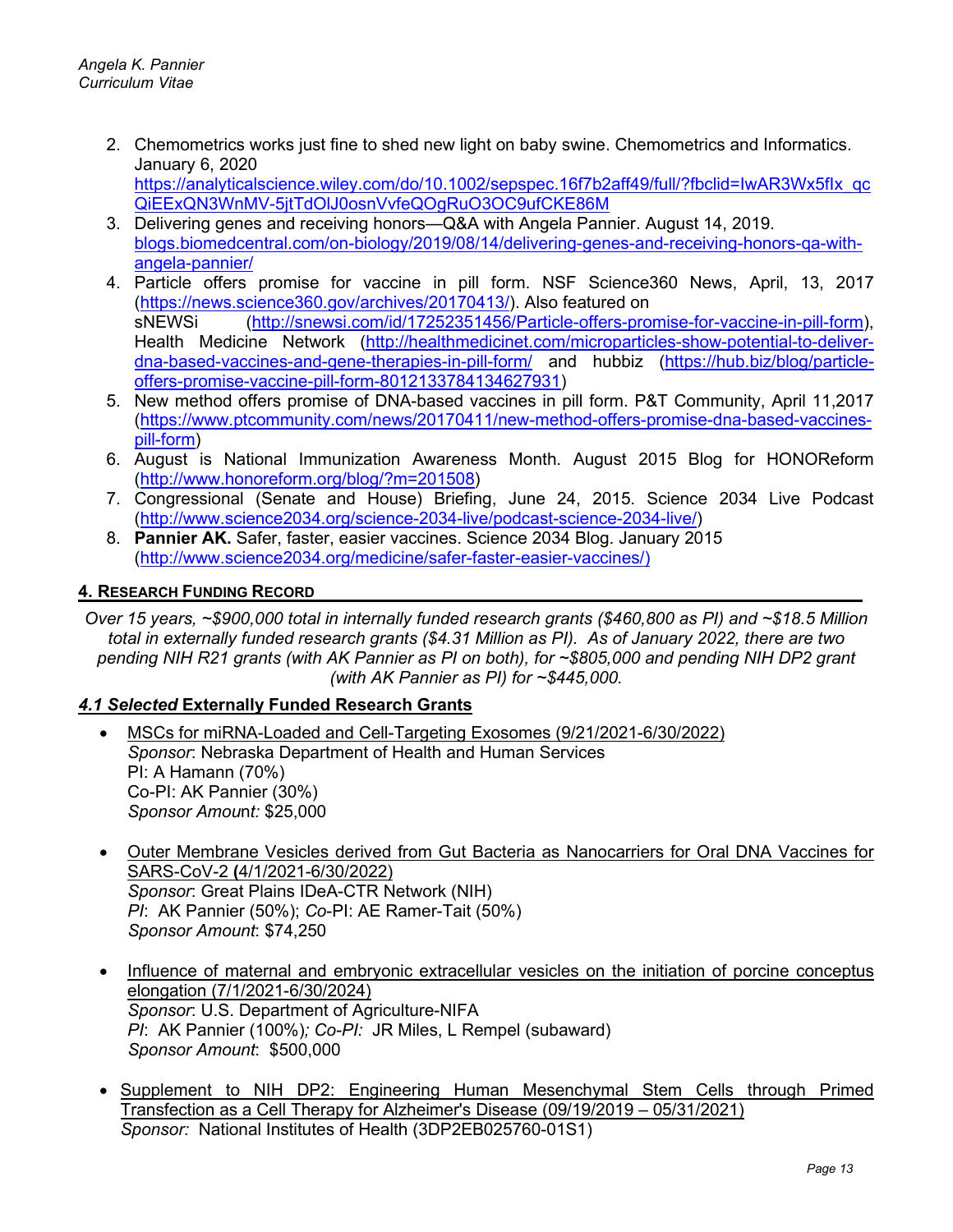*PI:* AK Pannier *Sponsor Amount:* \$134,572

- Using Cell Priming and Telecommunications Modeling to Enhance Gene Delivery for Stem Cell Therapies, (09/30/2017-06/30/2022) *Sponsor:* National Institutes of Health, DP2 Director's New Innovator (1DP2EB025760-01) *PI:* AK Pannier *Sponsor Amount:* \$2,197,500
- INBRE-Nebraska Research Network in Functional Genomics (5/1/2020 6/30/2024) *Sponsor:* National Institutes of Health, NIGMS (2P20 GM103427-19) *PI:* P Sorgen; *Role:* UNL Steering Committee member (7.5%) *Sponsor Amount:* \$657,480
- Understanding Molecular Factors that Regulate Initiation of Porcine Embryo Elongation (04/01/2017 – 03/31/2021) *Sponsor*: Department of Agriculture-NIFA (2017-67015-26456) *PI*: AK Pannier; *Co-PI:* JR Miles, L Rempel (subaward) *Sponsor Amount*: \$465,000
- Stem Cell Expansion and Differentiation on Nanostructured Surfaces Produced by Glancing Angle Deposition, GLAD (08/15/2016-08/15/2018) *Sponsor*: J.A. Woollam Foundation *PI*: AK Pannier *Sponsor Amount*: \$77,629
- Improving Teacher Quality through Biomedical Engineering BLAST! Workshops (3/11/2016- 5/17/2018) *Sponsor*: Nebraska Coordinating Commission for Postsecondary Education *PI*: J Keshwani; *Co*-PIs: AK Pannier, N Iverson, K Adams *Sponsor Amount*: \$43,221
- MRI: Development of an Ion-Beam-assisted Glancing Angle Deposition Tool (iGLAD) for 3D Nanostructure Thin Film Preparation with in-situ Ellipsometry Control, (10/01/2013 to 09/30/2017) *Sponsor*: National Science Foundation (CMMI-1337856) *PI*: E Schubert; *Co*-PIs: AK Pannier, et al. *Sponsor Amount*: \$411,50/*Cost share:* \$177,118
- CAREER: Nanostructured Thin Films for Substrate-Mediated Gene Delivery, (07/01/2013 06/30/2019) *Sponsor*: National Science Foundation (CBET-1254415) *PI*: AK Pannier *Sponsor Amount*: \$419,051
- MRI: Development of Multifunctional CARS (Coherent Anti-Stokes Raman Spectroscopy) Imaging System, (09/01/2011 - 08/31/2014) *Sponsor*: National Science Foundation (1126208) *PI*: Y Lu; co-PIs: AK Pannier, S Ducharme, N Chandra, Y Zhou, P Black *Sponsor Amount*: \$266,460/*Cost share***:** \$192,120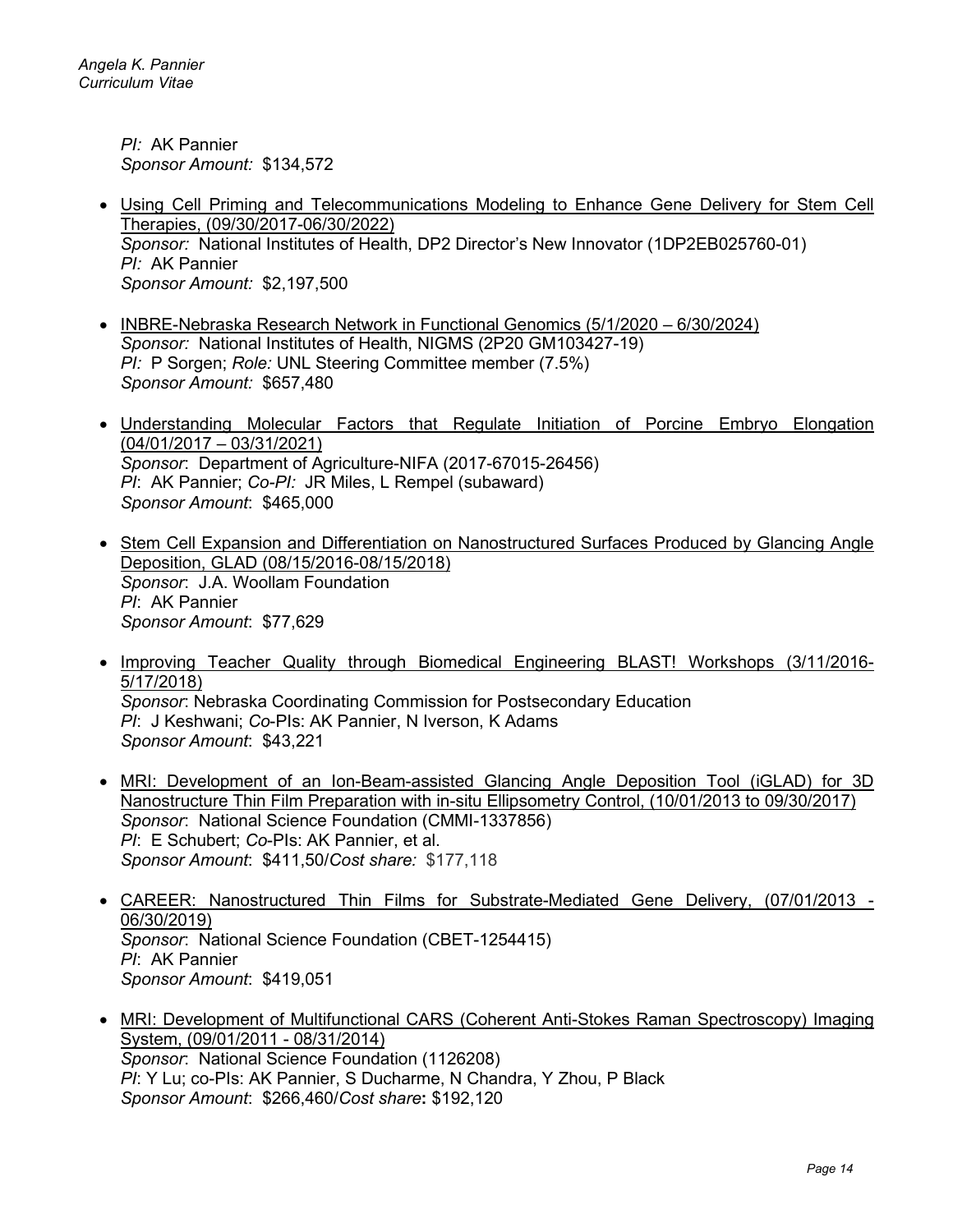• Microarray Analysis of Gene Expression Profiles in Cells Transfected with Nonviral Gene Delivery Vectors (01/01/2010 – 12/31/2013) *Sponsor*: American Heart Association National Affiliate Grant (#10SDG2640217) *PI*: AK Pannier *Sponsor Amount*: \$307,808

### **4.2 External Contracts-CONFIDENTIAL (\$1.26 Million estimated through end of signed contract)**

| $\bullet$ | 10/2012 - 12/2013. \$31,172. Pl: AK Pannier  |
|-----------|----------------------------------------------|
| $\bullet$ | 01/2014 - 12/2014. \$16,000. Pl: AK Pannier  |
| $\bullet$ | 01/2015 - 12/2015. \$106,730. Pl: AK Pannier |
| $\bullet$ | 01/2016 - 12/2016. \$110,000. Pl: AK Pannier |
| $\bullet$ | 01/2017-12/2017. \$133,000. Pl: AK Pannier   |
|           | 01/2018-12/2018. \$130,000. Pl: AK Pannier   |
| $\bullet$ | 01/2019-12/2019. \$133,000. Pl: AK Pannier   |
| $\bullet$ | 01/2020-12/2020. \$135,000. Pl: AK Pannier   |
|           | 01/2021-12/2021. \$235,000. Pl: AK Pannier   |
|           | 01/2022-12/2022. \$235,000. Pl: AK Pannier   |

*Note: Client name and details of contract are protected under an NDA.* 

#### **5. SERVICE ACCOMPLISHMENTS**

#### **5.1 Editorial and Journal Advisory Boards**

- 1. Associate Editor, *Science Advances,* July 2020 present.
- 2. Editorial Board Member, *Experimental Biology and Medicine*, January 2017 present (reappointed in November 2019).
- 3. Editorial Board Member, *Regenerative Medicine Frontiers*, September 2018 present.
- 4. Advisory Board Member, *Journal of Materials Chemistry B*, January 2020 present.
- 5. Advisory Board Member, *Materials Advances,* September 2020 present.

#### **5.2 Ad Hoc Journal Reviewer**

- 1. *Macromolecular Bioscience*, 1/2008; 12/2008; 1/2009; 8/2009
- 2. *Biomacromolecules,* 5/2008; 2/2009; 6/2009; 8/2009; 9/2010; 2/2012; 6/2012; 9/2012; 12/2012; 2/2013; 8/2015**;** 12/2019
- 3. *Bioengineering & Biotechnology,* 5/2008; 5/2013**,** 9/2013; 11/2013; 2/2018; 6/2018; 8/2018; 6/2020; 10/2020
- 4. *Journal of Biomaterials Science, Polymer Edition,* 5/2008
- 5. *Biochemical Engineering Journal,* 6/2009
- 6. *Tissue Engineering,* 2/2009; 12/2013; 2/2014
- 7. *ASABE Journal;* 8/2009
- 8. *Journal of Biomedical Materials Research: Part A,* 8/2009; 07/2012; 11/2017; 1/2018
- 9. *Gene Therapy,* 10/2009**;** 3/2017; 5/2017
- 10. *WIREs Nanomedicine & Nanobiotechnology,* 10/2009
- 11. *Microscopy Research & Technique,* 12/2009; 09/2011
- 12. *Molecular Pharmaceutics,* 2/2010; 4/2011; 1/2012; 12/2012; 2/2015; 5/2015; 7/2016
- 13. *Trends in Biotechnology,* 10/2010
- 14. *Acta Biomaterialia,* 9/2010; 2/2013; 4/2013; 9/2013 1/2014; 3/2014; 5/2014; 6/2015*;* 12/2015; 11/2016; 3/2018; 4/2018; 5/2020; 10/2021
- 15. *Wound Healing Society Year Book (WHSYB)- Advances in Wound Care*, 6/2011
- 16. *Small,* 08/2011; 7/2016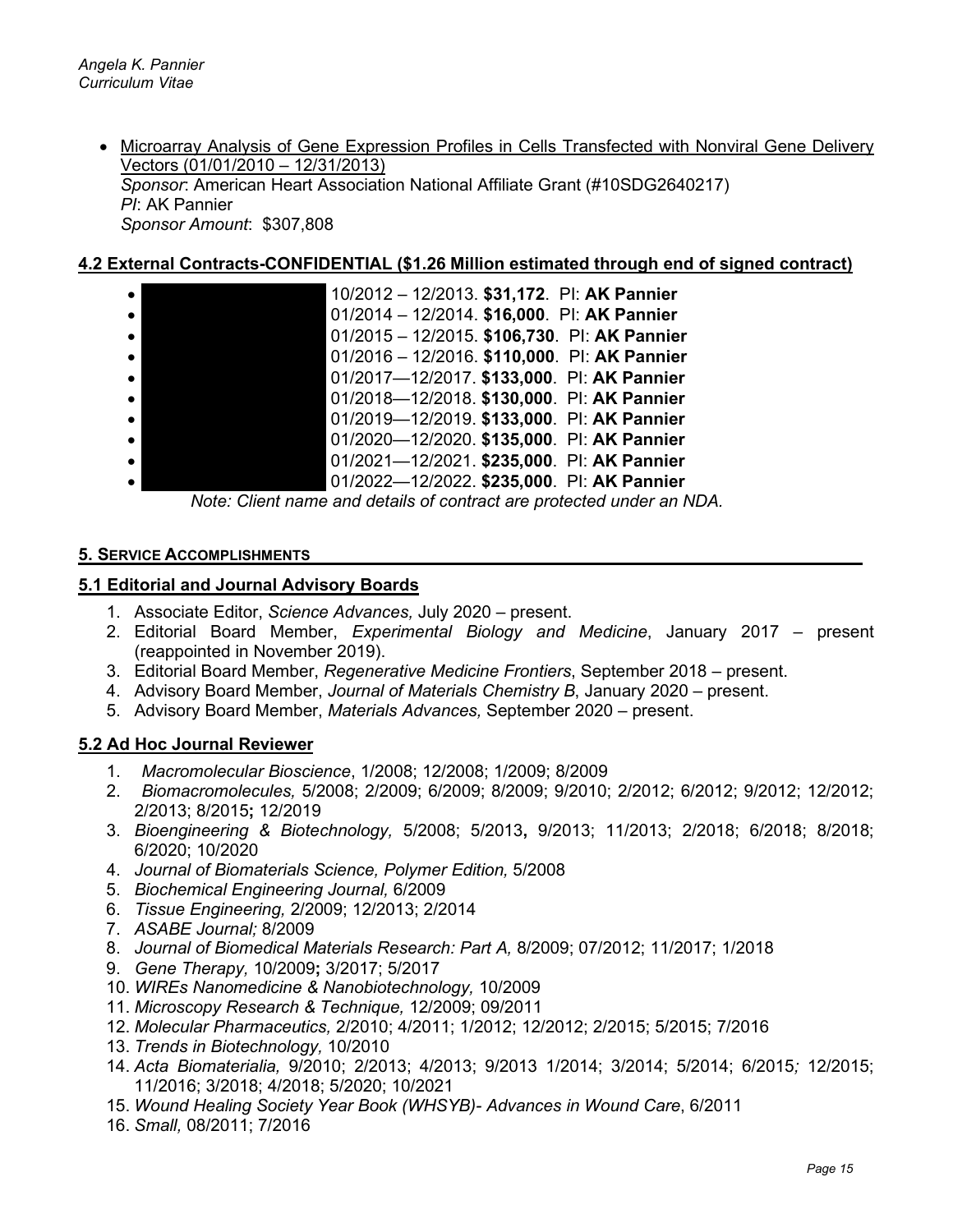- 17. *Soft Matter*, 09/2011
- 18. *Bioconjugate Chemistry*, 10/2011
- 19. *Journal of Nanobiotechnology,* 11/2012
- 20. *Journal of Biological Engineering;* 12/2012; 11/2014
- 21. *Langmuir;* 2/2013; 9/2013
- 22. *ACS Nano,* 8/2014; *2*/2015*;* 11/2020; 5/2021
- 23. *ACS Biomaterials Science & Engineering;* 8/2015*;* 7/2016; 8/2016; 8/2017; 1/2018
- 24. *PLOS One,* 9/2015; 1/2016
- 25. *Journal of Gene Medicine;* 10/2014
- 26. *Food Hydrocolloids*, 5/2014
- 27. *International Journal of Pharmaceutics*, 5/2014; 4/2018
- 28. *Polymer Chemistry*, 11/2013
- 29. *Experimental Biology and Medicine*, 2/2016; 4/2016; 1/2017
- 30. *Molecular Therapy*, 03/2016; 12/2016
- 31. *Stem Cell Reviews and Reports*, 5/2016
- 32. *Colloids and Surfaces B: Biointerfaces*, 5/2016
- 33. *Bioengineering & Translational Medicine,* 5/2016
- 34. *Current Issues in Molecular Biology*, 7/2016
- 35. *Nanomaterials,* 11/2016
- 36. *Biomaterials,* 12/2016; 2/2017; 6/2018; 12/2020
- 37. *Journal of Drug Delivery Science and Technology,* 3/2017
- 38. *Scientific Reports,* 6/2017
- 39. *Innate Immunity,* 6/2017
- 40. *Advanced Science,* 8/2017
- 41. *International Journal of Biological Macromolecules*, 8/2017
- 42. *International Journal of Nanomedicine,* 8/2017; 11/2017
- 43. *Journal of Polymer Science, Part A: Polymer Chemistry,* 2/2018
- 44. *Materials Science & Engineering C;* 6/2018; 1/2019
- 45. *Journal of Physical Chemistry,* 7/2018
- 46. *Journal of Controlled Release,* 6/2019
- 47. *Journal of Tissue Engineering and Regenerative Medicine,* 9/2019
- 48. *ACS Applied Bio Materials,* 12/2019; 10/2020
- 49. *Advanced Biosystems,* 3/2020; 7/2020
- 50. *Biotechnology Progress,* 3/2020; 05/2020
- 51. *Analytical Biochemistry,* 05/2020
- 52. *Plasmid,* 8/2020
- 53. *Journal of Materials Chemistry, B,* 10/2020
- 54. *ACS Applied Materials & Interfaces,* 3/2021

#### **5.3 Leadership Positions in International and National Organizations**

- American Institute of Chemical Engineers (AIChE)
	- 1. Chair/co-chair of technical sessions in Materials Engineering and Sciences Division (MES) and Food, Pharmaceutical & Bioengineering Division (FPB) (responsible for abstract recruiting, reviewing, session organization and leading at meeting):
		- 2008: Biomaterials for Gene Delivery (MES)
		- 2009: Gene Delivery I, II and III (FPB)
		- 2010: Biomaterials for Gene Delivery (MES)
		- 2011: Building Drug and Gene Delivery into Tissue Engineering (MES)
		- 2012: Biomaterials for Nucleic Acid Delivery (MES)
		- 2013: Biomaterials I, Biomaterials II (MES)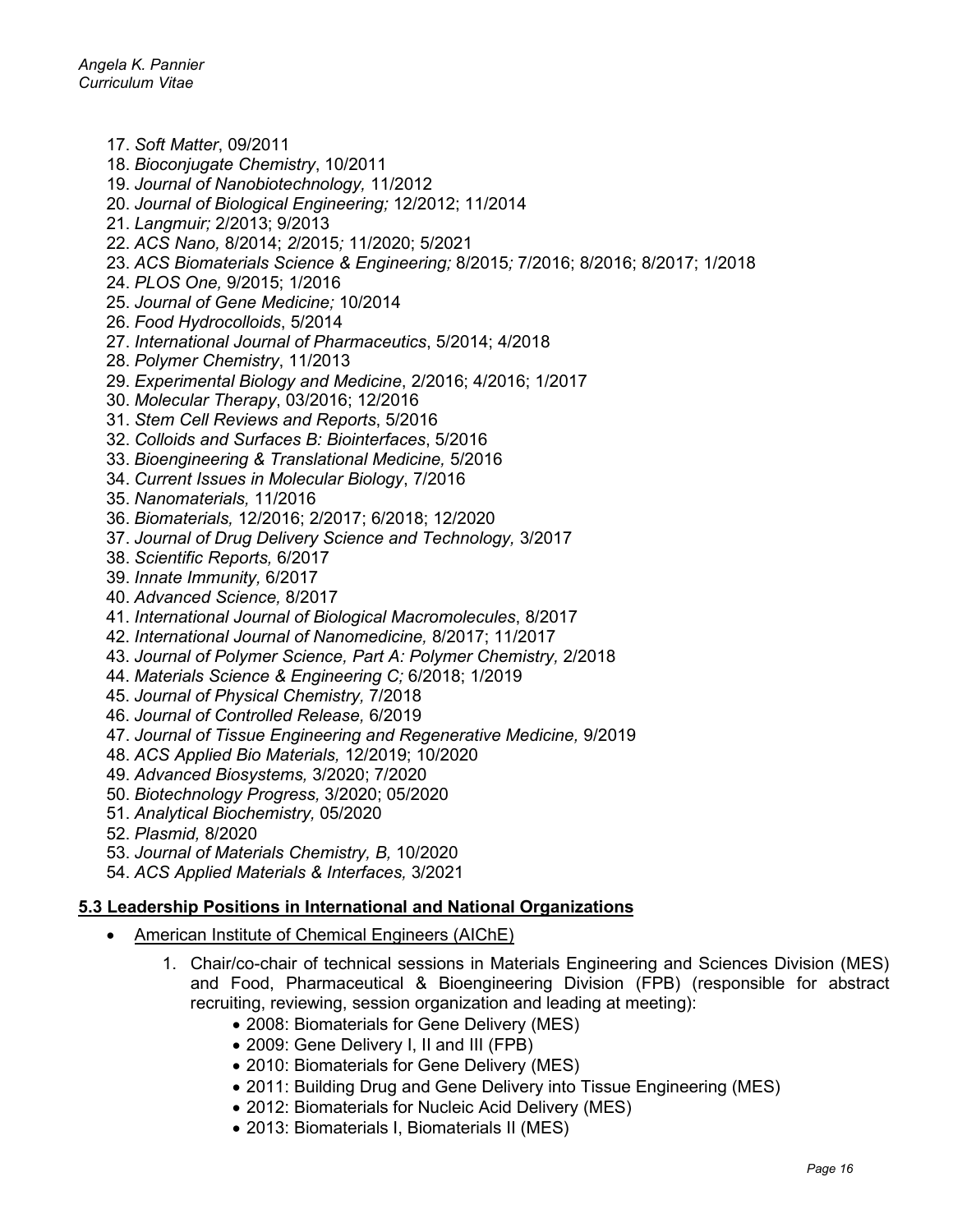- 2014: Biomaterials for Drug and Gene Delivery (MES)
- 2015: Biomaterials for Nucleic Acid Delivery (MES)
- 2016: Area Plenary: Leaders in Biomaterials (MES)
- 2017: Biomaterials: Faculty Candidates (MES)
- The Institute of Biological Engineering (IBE)
	- 1. National Councilor 2001-2002
	- 2. Chair/co-chair of technical sessions (responsible for abstract recruiting, reviewing, session organization and leading session at meeting):
		- 2010: Tissue and Cellular Engineering
		- 2012: Tissue and Cellular Engineering
		- 2013: Tissue and Cellular Engineering
		- 2014: Tissue and Cellular Engineering
		- 2015: Tissue and Cellular Engineering
	- 3. Graduate Student Poster Judge, 2012, 2013, 2014
	- 4. Vice Chair of Biomedical Engineering Community, 2012
- Biomedical Engineering Society (BMES)
	- 1. Invited 2017 Biomaterials Track Chair (with Ben Keselowsky, University of Florida)
		- Responsible for recruiting abstract reviewers and submissions, assigning three reviewers to each abstract (240 submitted to Biomaterials Track in 2017), managing reviews and scores, and assembling abstracts into 17 sessions (with 4 additional sessions jointly hosted with other Tracks), and recruiting/assigning all session chairs.
	- 2. Abstract Reviewer:
		- 2013: Drug Delivery Track
		- 2017: Biomaterials Track
		- 2020: Drug Delivery and Biomaterials Track
	- 3. Chair/co-chair of technical sessions:
		- 2013: Cancer Drug Delivery
		- 2015: Biomaterials for Immunoengineering
		- 2016: Gene Delivery and Genome Bioengineering
		- 2017: Hydrogel Biomaterials
- American Society for Gene and Cell Therapy (ASGCT)
	- 1. Member of the Nanoagents & Synthetic Formulations Committee (2018- 2021):
		- a. Responsible for organization of scientific and
			- educational symposia for annual meetings.
	- 2. Abstract Reviewer for Synthetic/Molecular Conjugates/Physical Methods Sessions (2020 and 2021)
	- 3. Session co-chair for Exosome Education Session (2020)
- ECI [Nanotechnology in Medicine II:](https://urldefense.proofpoint.com/v2/url?u=http-3A__www.engconf.org_past-2Dconferences_nanotechnology-2Din-2Dmedicine-2Dii-2Dbridging-2Dtranslational-2Din-2Dvitro-2Dand-2Din-2Dvivo-2Dinterfaces_&d=DwMFAg&c=Cu5g146wZdoqVuKpTNsYHeFX_rg6kWhlkLF8Eft-wwo&r=I1oIPEjmjzVInTce2QwTWLRCg2mdIakUIcPrk3Q8tZA&m=uZ_VsFAxuD2cRV1K3Myrt8Fwv8O4Ynr2bvSE32LOFvo&s=H3RO6P9so0lSyropNwiwq9mmlOr9YE56teWT5YEnQiw&e=) Bridging Translational in Vitro and in Vivo Interfaces
	- 1. Organizing session chair for "Biomaterials and the Cellular Niche: Models and Mechanisms" session, at ECI meeting in Albuferia, Portugal, June 4-8, 2018.

### **5.4 Memberships in Professional Organizations**

1. American Association for the Advancement of Science (AAAS)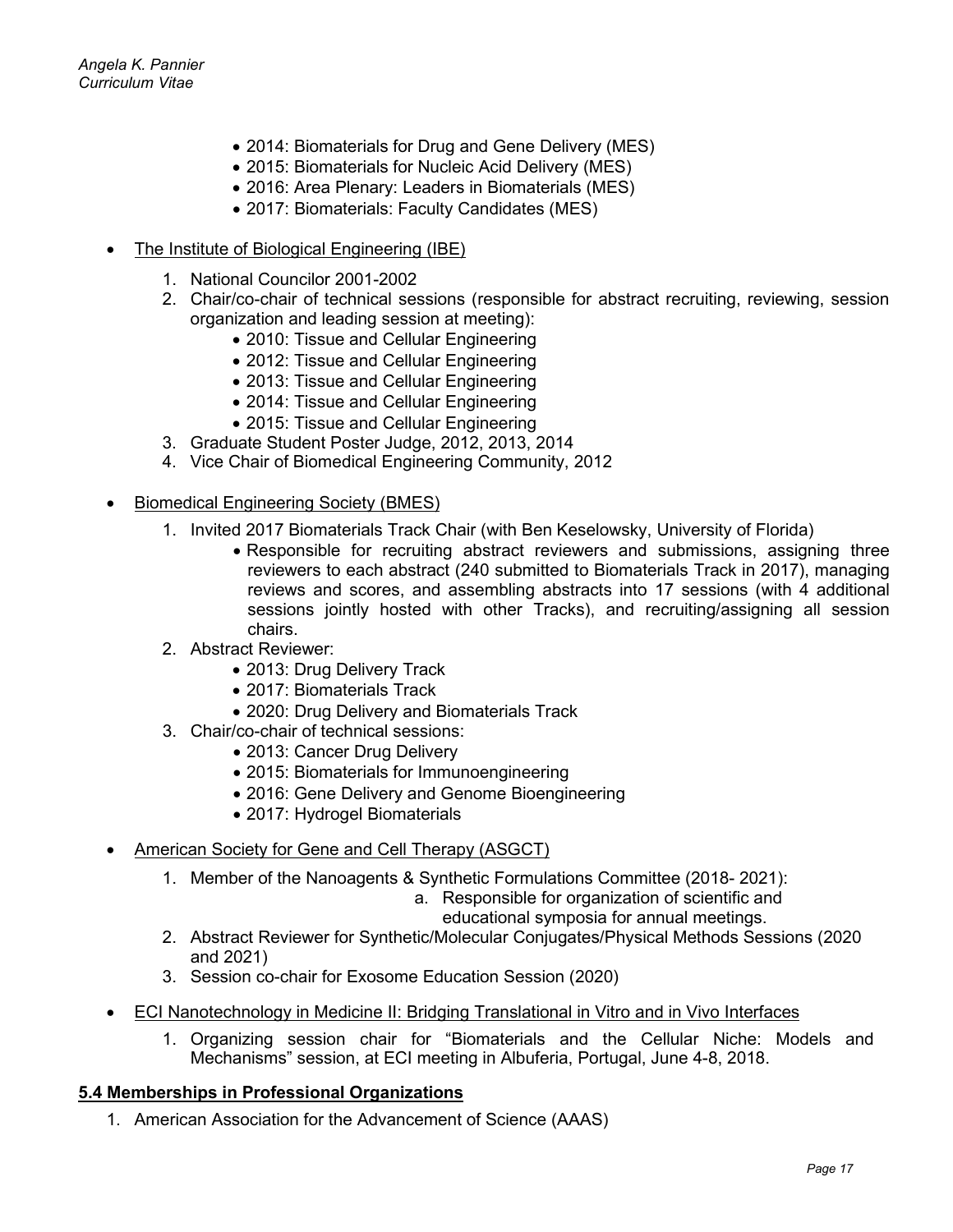- 2. American Society of Gene & Cell Therapy (ASGCT)
- 3. American Institute of Chemical Engineers (AIChE)
- 4. The Institute of Biological Engineering (IBE) –past member
- 5. Biomedical Engineering Society (BMES)
- 6. Society of Women Engineers (SWE)
- 7. Society for Experimental Biology and Medicine
- 8. Society for the Study of Reproduction

#### **5.5 Review panels and dates of service**

- 1. NIH BST-80 AREA Panel (9/2017& 5/2020 & 10/2020)
- 2. NIH Innovator DP2 Ad Hoc First Round Study Section (12/2019 and 12/2020)
- 3. NIH Bioengineering SBIR Panel (03/2016 & 11/2016 & 07/2019)
- 4. NIH IRCN Study Section (3/2019)
- 5. NIH BST IRG Study Section for Standing Member Proposals (11/2018; 6/2021)
- 6. NIH GDD Study section (6/2018)
- 7. NIH NANO Study section (2/2018 and 2/2021)
- 8. NSF BME Program (3/2017)
- 9. NSF CBET Program (12/2012; 11/2013; 9/2014; 9/2015; 9/2016)
- 10. Nebraska NSF EPSCoR First Awards (Fall 2015)
- 11. NIH BMBI Study section (10/2014 & 10/2021)
- 12. India Science & Technology Partnership (INSTP) at Smithsonian Institution (4/2010)
- 13. NSF Biomaterials Program (3/2010; 5/2011)
- 14. Kentucky Science and Engineering Foundation (4/2009; 4/2013)
- 15. Gilbert Family Foundation, 2021 GTI Research Grant Proposal Review

### **5.6 University Service**

5.6.1 Leadership positions on university-wide committees

- 1. Co-Chair, Academic Rights and Responsibilities Special Grievance Committee, University of Nebraska, Lincoln, NE (January 2021 – October 2021).
- 2. Inaugural Member, Academic Public-Private Advisory Board (APPB) of the Great Plains IDeA-Clinical and Translational Research (GP IDeA-CTR) Network, University of Nebraska Medical Center (August 2020 – present).
- 3. Co-Chair, N2025 Strategy Team, University-Wide Strategic Planning Committee, University of Nebraska, Lincoln, NE (February 2019 – February 2020).
- 4. Steering Committee Member, NIH INBRE, State-Wide Program, University of Nebraska Medical Center (January 2018 – present).
- 5. Chair, IANR Liaison Committee, University of Nebraska, Lincoln, NE (August 2016 June 2016).

#### 5.6.2 Membership positions on university wide committees

- 1. Office of Research and Economic Development Research Advisory Board, University of Nebraska, Lincoln, NE (August 2021 – present).
- 2. Grand Challenges Steering Committee, Office of Research and Economic Development, University of Nebraska, Lincoln, NE (June 2021 – present).
- 3. Member, University Professorships Committee, University of Nebraska, Lincoln, NE (October 2020 – present).
- 4. Member, T32 Molecular Mechanisms of Disease Executive Committee, University of Nebraska, Lincoln, NE (March 2020 – present).
- 5. Member, Fred and Pamela Buffet Cancer Center, University of Nebraska Medical Center, (April 2020 – present).
- 6. Member, Faculty Advisory Committee, Center for Biotechnology, University of Nebraska, Lincoln,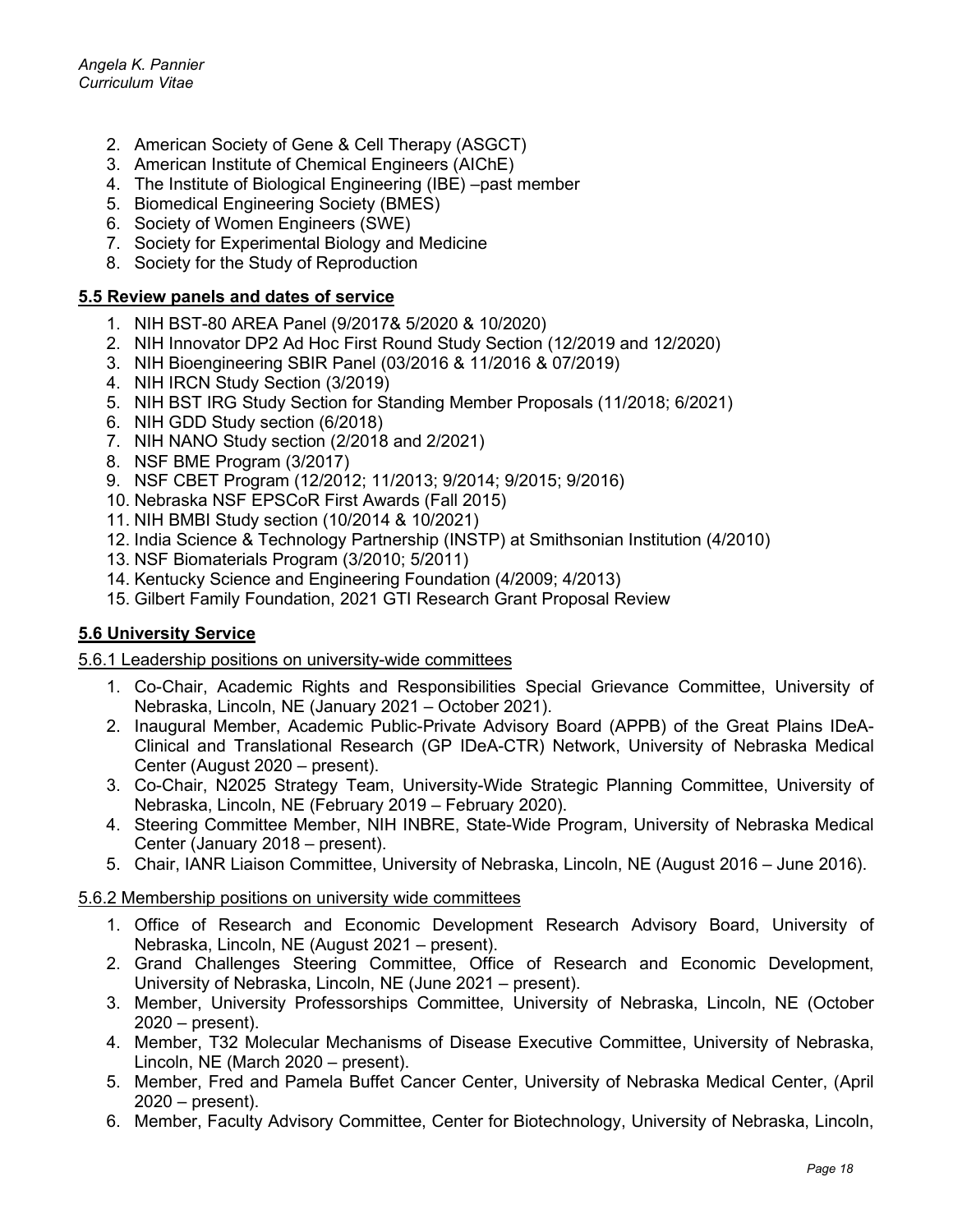NE (November 2019 – present).

- 7. Member, Executive Board, Nebraska Drug Development Pipeline (November 2019 present).
- 8. Member (elected), Academic Rights and Responsibilities Panel, University of Nebraska, Lincoln, NE (March 2019 – present).
- 9. Member, Scientific Research Oversight Committee, University of Nebraska, Lincoln, NE (January 2018 – present).
- 10. Member, Advisory Board, Nebraska Center for Virology, University of Nebraska, Lincoln, NE (March 2019 – December 2020).
- 11. Member, Commission of 150 (Research, Scholarship and Creativity Subcommittee), University of Nebraska Strategic Planning Committee, University of Nebraska, Lincoln, NE (March 2018 – December 2018).
- 12. Member, Graduate Student Advisory Board, University of Nebraska, Lincoln, NE (2018 2020).
- 13. Member, F&A Task Force, Office of Research and Economic Development, University of Nebraska, Lincoln, NE (October 2017 – December 2017).
- 14. Member, Steering Committee for UNL-AWIS Institutional Partnership, University of Nebraska, Lincoln, NE (July 2017 – May 2019).
- 15. Member, Search Committee for Executive Vice Chancellor and Provost, University of Nebraska, Lincoln, NE (May 2016 – December 2016).
- 16. Member, Nebraska Center for the Prevention of Obesity Diseases, University of Nebraska, Lincoln, NE (February 2015 – present).
- 17. Member, IANR Heuermann Lecture Speaker Selection Advisory Committee, University of Nebraska, Lincoln, NE (January 2015 – August 2017).
- 18. Member, Chancellor's' Commission on the Status of Women, University of Nebraska, Lincoln, NE (August 2013 – May 2017).
- 19. Member, Research Advisory Council, University of Nebraska, Lincoln, NE (2013 –2017).
- 20. Member, Nebraska Center for Materials and Nanoscience, University of Nebraska, Lincoln, NE (July 2009 – present).
- 21. Member, Center for Drug Delivery and Nanomedicine, University of Nebraska Medical Center, Omaha, NE (August 2008 –present).
- 22. Member and Investigator, Center for Nanohybrid Functional Materials, University-of Lincoln, NE (July 2012 – present).
- 23. Member, Life Sciences Undergraduate Curriculum Advisory Council, University of Nebraska-Lincoln (August 2010 –2015).
- 24. Member, IANR Liaison Committee, University of Nebraska, Lincoln, NE (2013 –2015).
- 25. Member, NeSIS Search Committee for Four Functional Coordinators, University of Nebraska System (May 2011 – June 2011).
- 26. Member, UNMC Regenerative Medicine Program Steering Committee (2009 –2010).
- 27. Member, UNL Chancellor's Life Science Advisory Committee on Instrumentation (2009).

### **5.7 College Service**

### 5.7.1 Leadership positions on college wide committees

- 1. Organizer, Biomedical Engineering Seminar Series, College of Engineering, University of Nebraska, Lincoln, NE (Fall 2017 – present).
- 2. Chair, BME Oversight Committee, College of Engineering, University of Nebraska, Lincoln, NE (November 2015 – 2018).

### 5.7.2 Membership positions on college wide committees

1. Member, Maxcy Professorship Selection Committee, IANR, University of Nebraska, Lincoln, NE (Fall 2021).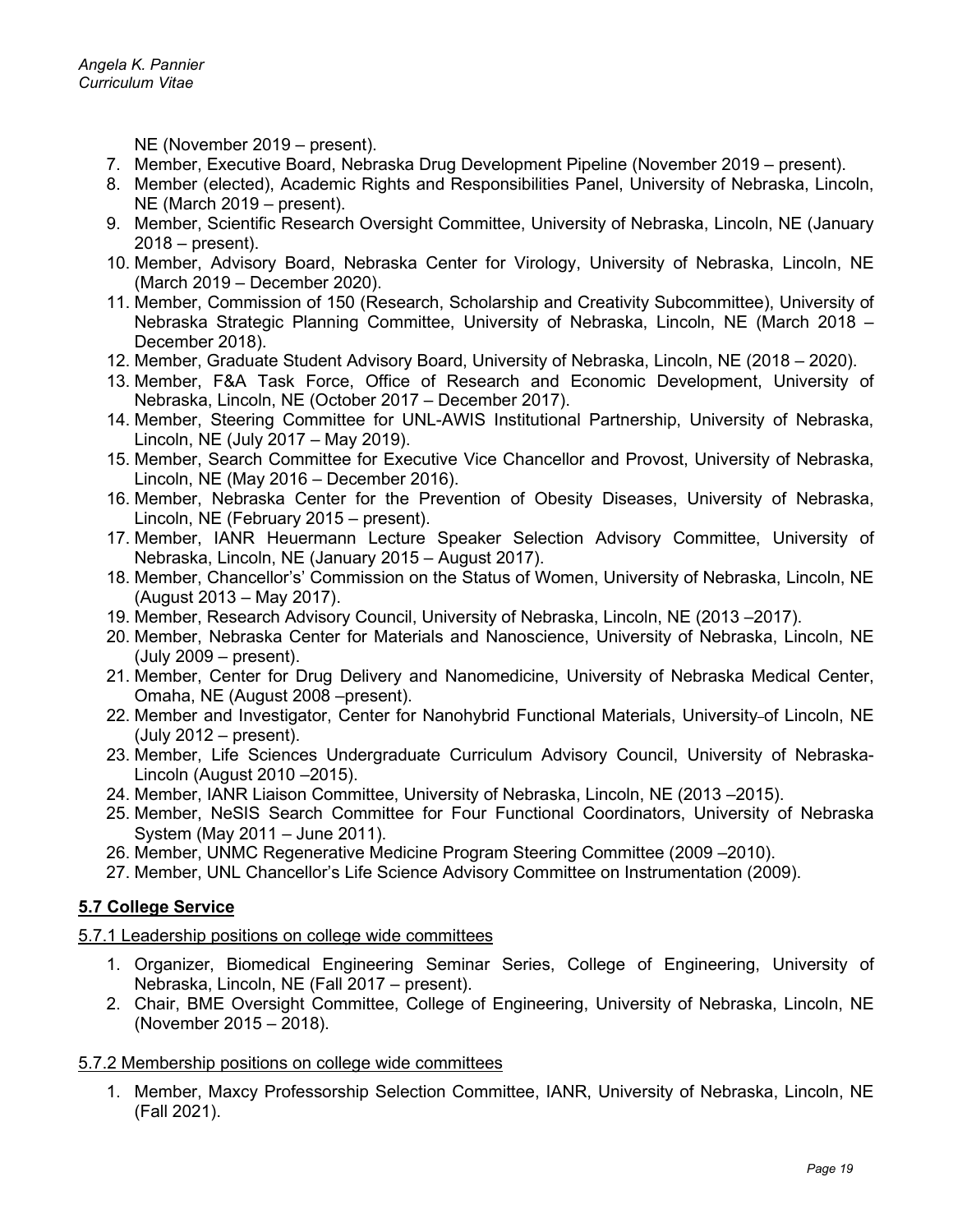- 2. Member, Gamma Sigma Delta Outstanding Researcher Selection Committee, University of Nebraska, Lincoln, NE, (2020-2021).
- 3. Member, University of Nebraska-Lincoln College of Engineering Promotion and Tenure Committee (August 2019 – May 2021).
- 4. Member, University of Nebraska-Lincoln, Department of Animal Science, Academic Program Review Committee (May 2018).
- 5. Member, Equipment Task Force, College of Engineering, University of Nebraska, Lincoln, NE (September 2017 – May 2018).
- 6. Member, Faculty Committee for 5 Year Review of College of Engineering Dean, University of Nebraska, Lincoln, NE (February 2016 – April 2016).
- 7. Member, College of Engineering Curriculum and Standards Subcommittee on Continuous Improvement of Teaching and Learning (CITL), University of Nebraska, Lincoln, NE (December 2013 – June 2018).
- 8. Search Committee for University of Nebraska-Lincoln Biological Process Development Facility Director, UNL (March 2012 – March 2014).
- 9. Search Committee for Assistant Professor in Molecular Genetics in the Department of Nutrition and Health Sciences, University of Nebraska, Lincoln (Oct. 2011 –December 2011).

### **5.8 Unit Service**

### 5.8.1 Leadership positions on unit committees

- 1. Chair, Promotion and Tenure Committee, Department of Biological Systems Engineering (BSE), University of Nebraska, Lincoln (July 2021 – present).
- 2. Chair, External Relations Committee, BSE, University of Nebraska, Lincoln (July 2019 present).
- 3. Chair, CIPA (Continuous Improvement and Program Assessment for ABET) Committee, BSE, University of Nebraska, Lincoln (July 2013 – June 2019).
- 4. Chair, Search Committee for Biomedical Engineering Faculty Members, BSE, University of Nebraska, Lincoln (October 2015. – February 2016).
- 5. Chair, Search Committee for Biomedical Engineering Faculty Members, BSE, University of Nebraska, Lincoln (October 2014- March 2015).

#### 5.8.2 Membership positions on unit committees

- 1. Member (elected), Promotion and Tenure Committee, BSE, University of Nebraska, Lincoln (2018 -- present).
- 2. Research Committee, BSE, University of Nebraska, Lincoln (2019 -- present).
- 3. Awards Committee, BSE, University of Nebraska, Lincoln (2019 -- present).
- 4. Graduate Committee, BSE, University of Nebraska, Lincoln (2014 –2017).
- 5. Scholarship Committee, Department of Biological Systems Engineering, University of Nebraska, Lincoln (2013 – 2019).
- 6. Website Oversight Committee, BSE, University of Nebraska, Lincoln (2012 –2016).
- 7. Member, Facilities Committee, BSE, University of Nebraska, Lincoln (2011 –2013).
- 8. Member, Safety Committee, BSE, University of Nebraska, Lincoln (2009 –2013).
- 9. Member, Search Committee for Department Head, BSE, University of Nebraska, Lincoln (2011— 2012).
- 10. Curriculum Committee, BSE, University of Nebraska, Lincoln, (2009 2011).
- 11. Social Committee, BSE, University of Nebraska, Lincoln (2007 –2011).

### **5.9** *Selected* **K-12 Outreach Activities**

- 1. Bright Lights Workshop Coordinator for "engineering human body" session (2009 -2019, 2021).
- 2. LPS (Lincoln Public Schools) Summer Workshop for High School Science Teachers (2008).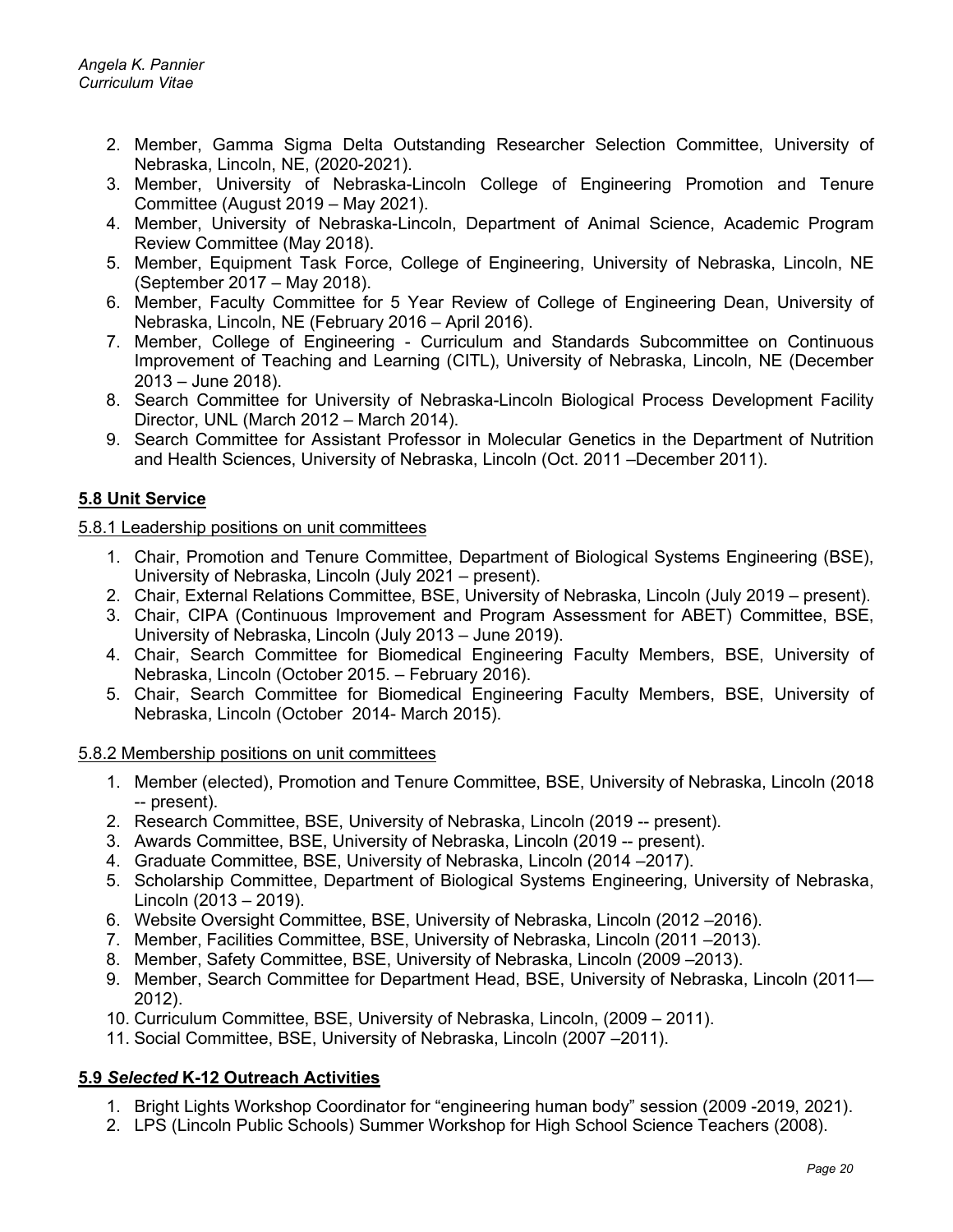- 3. Nebraska BLAST! Workshop Coordinator for Biomedical Engineering: York, NE (June 2014), Lincoln, NE (July 2015, June 2016), Norfolk, NE (July 2016) and Scottsbluff (July 2017)—two-day long training sessions for after school educators.
- 4. Nebraska EPSCoR/NCMN Young Scientist Mentor for high school students summer long research experiences (2010 – present): Greta Petersen, Maddy Royse, Emily Laschanzky, Kelly Broad- 2 years, Johanna Schubert- 2 years, Madison Seefeld, Anshul Saraf, Clarissa Tan.

#### **6. TEACHING ACCOMPLISHMENTS**

#### **6.1 Research faculty and Postdoctoral researchers mentored/supervised**

- 1. Hamann, Andrew. January 2021 present.
- 2. Kasputis, Tadas; May 2014 June 2015.
- 3. Jiang, Qiuran; September 2012 March 2013.
- 4. Han, Zhongji; October 2011 June 2013.

### **6.2 PhD students supervised**

- 1. Kasputis, Tadas (May 2014). *Current Employment*: University of Michigan, Ann Arbor.
- 2. Martin, Tim (May 2014). *Current Employment*: U.S. BARDA.
- 3. Farris, Eric (May 2019). *Current Employment*: Adjuvance Technologies, Inc.
- 4. Mantz, Amy (August 2019). *Current Employment*: Sedia Biosciences Corp.
- 5. Lampe, Anna (August 2020). *Current Employment*: Adjuvance Technologies, Inc.
- 6. Hamann, Andrew (December 2020). *Current Employment*: Research Assistant Professor at UNL.
- 7. Kozisek, Tyler (December 2021). *Current Employment*: Research Assistant at UNL.

#### **6.3 PhD students currently in progress**

- 1. Nguyen, Albert (expected graduation May 2022).
- 2. Walsh, Sophie (expected graduation, August 2022).
- 3. Heck, Kari (expected graduation December 2022).
- 4. Samuelson, Lucas (expected graduation May 2023).
- 5. Weerakkody, Jamie (expected graduation, May 2024).
- 6. Biegert, Meghan (expected graduation, May 2025).

#### **6.4 MS students supervised (all funded)**

- 1. Duensing, Beth (May 2010). *Current Employment*: Benchmark Biolabs.
- 2. Singh, Dipika (December 2010). *Current Employment*: University of Colorado.
- 3. Regier, Mary (August 2011). *Current Employment*: University of Washington.
- 4. Taylor (Mills), Jessica (August 2013). *Current Employment*: CHI Health.
- 5. Sargus-Patino, Catherine (December 2013). *Current Employment*: abbVie.
- 6. Kelly, Abby (August 2014). *Current Employment*: abbVie.
- 7. Nguyen, Albert (December 2015). *Current Employment*: PhD Student at UNL.
- 8. Laughlin, Taylor (August 2016). *Current Employment*: Desmet Ballestra.
- 9. Mantz, Amy (August 2016). *Current Employment*: Sedia Biosciences Corp.
- 10. Hamann, Andrew (May 2017). *Current Employment*: Res. Assistant Professor at UNL.

#### **6.5 Undergraduate students supervised in independent research study**

- 1. Saltz, Lydia, Laboratory Volunteer, August 2021 present.
- 2. Ather, Marusha. NIH INBRE Scholar, June 2021 present.
- 3. Pavonich, Peyton, UNL BME Summer REU, 2021.
- 4. Seefeld, Madison. Undergraduate Creative Activities and Research Experience (UCARE) student, 2019 – present.
- 5. Babinchak, Ashley. UNL BME Summer REU, 2019.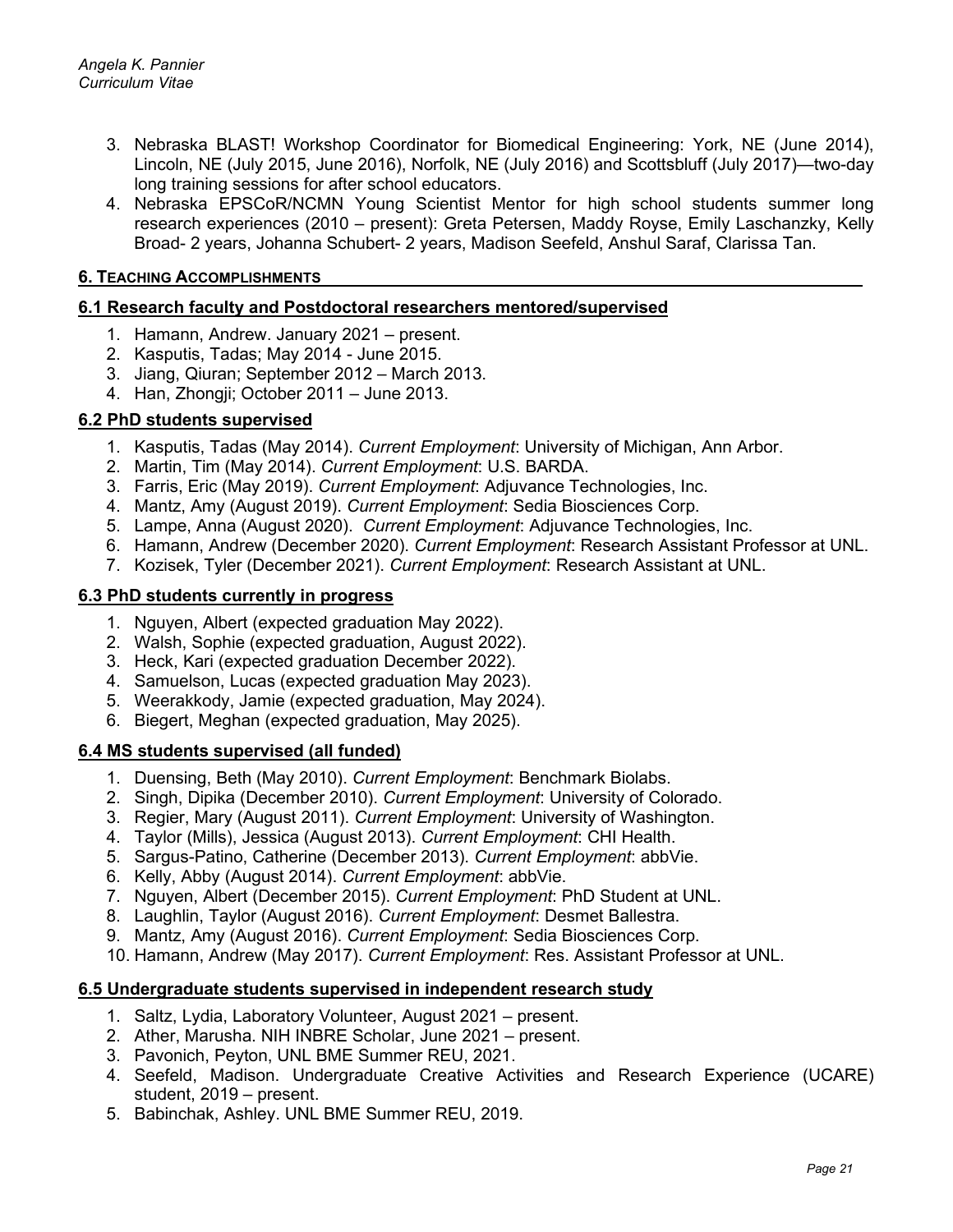- 6. Townsend, Lou. Undergraduate researcher, 2019 2021.
- 7. Foley, Lily. UNL UCARE/NIH INBRE student, 2018 2021.
- 8. Broad, Kelly. Undergraduate researcher, 2017 present.
- 9. Eddy, Bailey. UCARE student, 2017 2019.
- 10. Boren, Matthew. UCARE student, 2017 2019.
- 11. Schietroma, Katherine. UNL Nanohybrids Summer REU, 2018.
- 12. Miller, Michael. UNL BME Summer REU, 2018.
- 13. McCarthy, Alec. NIH INBRE Scholar, 2016 2018.
- 14. Mulcahy, Patrick. UNL Nanohybrids Summer REU, 2016.
- 15. States, Conner. UCARE student, 2017 2018.
- 16. McGill, Keegan. NIH INBRE Summer Scholar, 2016.
- 17. Helmink, Austin. UCARE student 2016 2017. Honors Thesis, 2017.
- 18. Toner, Anna. Laboratory Volunteer, 2015 2016.
- 19. Lillyman, David. Laboratory Volunteer, 2016 2017.
- 20. Denchfield, Adam. UNL Graduate College Summer REU, 2015.
- 21. Zellerhofff, Victoria. UNL Graduate College Summer REU, 2015.
- 22. Verplank, Jordan. UCARE Project, 2014 2017.
- 23. Baher, Fresta. NSF CAREER Project, 2014 2017.
- 24. Vianney Mugaga Ndayisaba, Jean Marie. UNL Graduate College REU, 2014.
- 25. Paliwal, Shalini. UNL Graduate College Summer REU, 2014.
- 26. Davidson, Christopher. UCARE Project 2013-2016. Honors Thesis, 2016.
- 27. Morford, Rachel. NSF CAREER Project, 2013-2015.
- 28. Paulson, Zachary. UNL Graduate College Summer REU, 2013.
- 29. Beyersdorf, Jared. UCARE Project 2012-2015. Honors Thesis, 2015.
- 30. Trejo, Lindsey. UCARE Project 2012-2014.
- 31. Bader, John. Laboratory Volunteer, 2012-2014.
- 32. Pieper, Alex. UCARE Project 2012-2014.
- 33. Nguyen, Cattuong. UCARE Project 2012-2013.
- 34. Creasy, Olivia. UNL Graduate College Summer REU, 2012
- 35. Pely, Adam. UNL Graduate College Summer REU, 2011.
- 36. Krause, Monica. UCARE Project, 2011-2013. Honors Thesis 2013.
- 37. Borcyk, Tyler. UCARE Project, 2010-2012. Honors Thesis, 2012.
- 38. Kaufmann, Seely. UCARE Project, 2010-2011.
- 39. Falter, Skylar. Laboratory Volunteer, 2009-2010.
- 40. Dudley, Quentin. UCARE Project 2009-2011.
- 41. Berger, Stephanie. UCARE Project (2008-2010), ARD Honors Thesis Funding (2010-2011). Honors Thesis 2012.
- 42. Sargus, Catherine. NIH INBRE Scholar, 2009-2011.
- 43. Lounsbury, Donna. UCARE Project, 2008.
- 44. Gilkey, Andrea. UCARE Project (2008), NIH INBRE Scholar (2008-2010). Honors Thesis, 2010.
- 45. Gengenbach, Heidi. UCARE Project (2008-2009), ARD Honors Thesis Funding (2009-2010). Honors Thesis, 2010.

#### **6.6 Participation on Other Student Thesis/Research Committees**

#### *Ph.D. Students:*

- 1. Jiang, Qiuran. Department of Textiles, Clothing and Design (Y. Yang, advisor). Ph.D. 2012
- 2. Furtaw, Michael. Department of Biological Systems Engineering (G. Bashford, advisor). Ph.D. 2013
- 3. Gonzalez, Daniela. Department of Chemical and Biomolecular Engineering (G. Larsen, advisor). Ph.D. 2016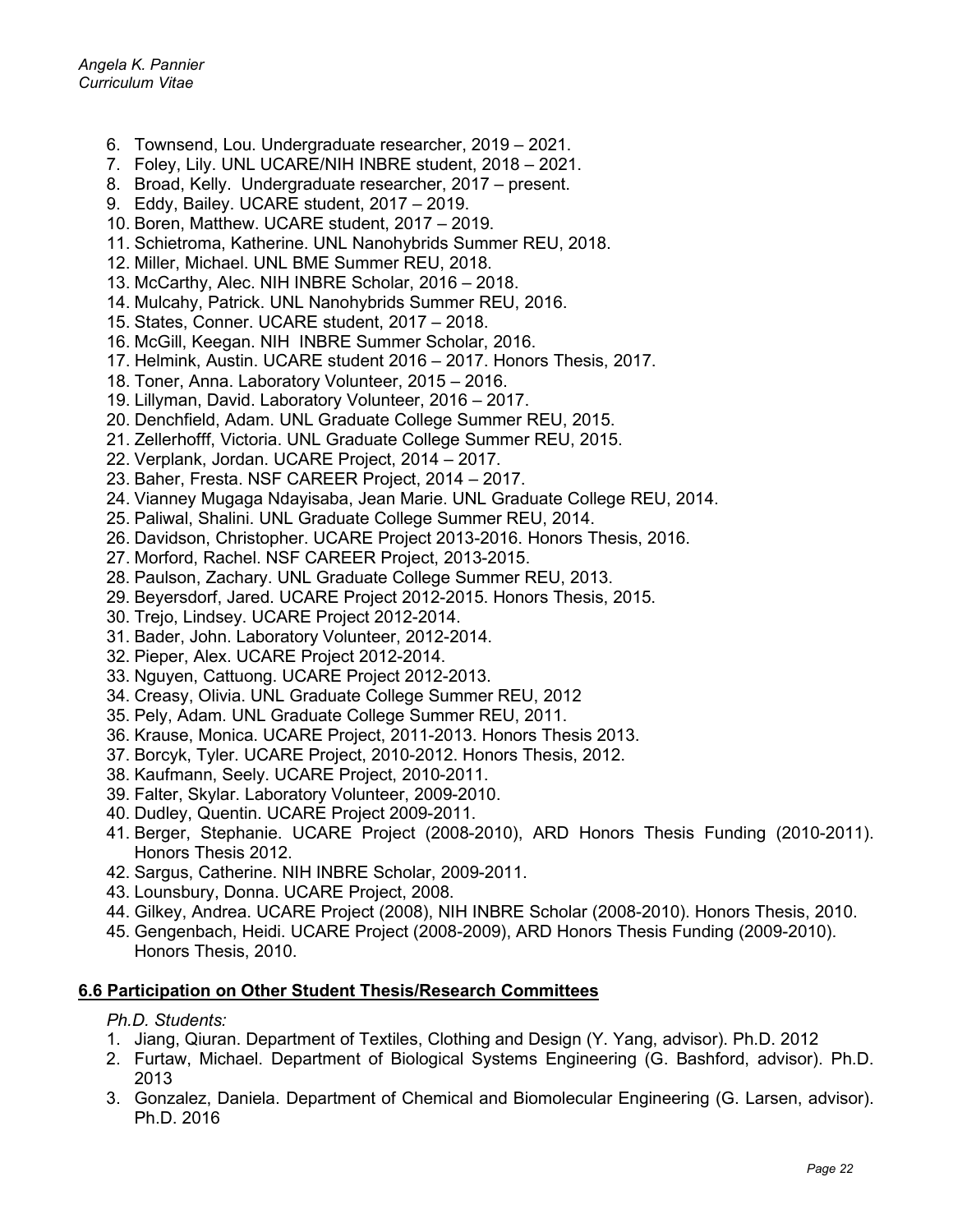- 4. Rodenhausen, K. Brian. Department of Chemical and Biomolecular Engineering (M. Schubert, advisor). Ph.D. 2013
- 5. Ragusa, Jorge. Department of Chemical and Biomolecular Engineering (G. Larsen, advisor). Ph.D. 2015
- 6. Sargent, Kevin. Department of Animal Science (A. Cupp, advisor). Ph.D. 2016
- 7. Booth, Christine. Department of Biochemistry (M. Simpson, advisor). Ph.D. 2017
- 8. Legband, Nathan. Department of Materials & Mechanical Engineering (B. Terry, advisor). Ph.D. 2017
- 9. Shradhanjali, Akankshya. Department of Materials and Mechanical Engineering (J. Lim, advisor). Ph.D. 2018
- 10. Peev, Darin. Department of Electrical Engineering (M. Schubert, advisor). Ph.D. 2018
- 11. Erickson, Alek. Department of Cell Biology and Anatomy, University of Nebraska Medical Center (A. Dudley, advisor). Ph.D. 2018
- 12. Rosenthal, Alice. Department of Nanostructured Materials, Leibniz-Institut für Polymerforschung, Dresden e. V., Germany (P. Uhlmann and M. Stamm, advisors). Ph.D. 2018
- 13. Bowen, Joseph. Department of Chemistry (S. Morin, advisor). Ph.D. 2018
- 14. Nguyen, Charles. Department of Materials and Mechanical Engineering (J. Turner, advisor), Ph.D. 2019
- 15. Greer, Sydney. Department of Cell Biology and Anatomy, University of Nebraska Medical Center (A. Dudley, advisor).
- 16. Meinders, Katie, School of Biological Sciences, UNL (A. Atkin, advisor).
- 17. Moeller, Michael. Department of Chemical and Biomolecular Engineering (S. Kidambi, advisor).
- 18. Pekarek, Matt. School of Biological Sciences (E. Weaver, advisor).
- 19. Miiller, Marissa. Department of Electrical and Computer Engineering ( T. Wysocki advisor).

#### *Master's of Science (MS) Students:*

- 1. Curtis, Evan. Department of Biological Systems Engineering (S. Othman, advisor). M.S. 2011.
- 2. Neal, Karen. Department of Chemical and Biomolecular Engineering (G. Larsen, advisor). M.S. 2013
- 3. Hatoum, Liana. Department of Materials and Mechanical Engineering (B. Terry, advisor). M.S. 2016.
- 4. Stapleton, Joseph. Department of Biological Systems Engineering (N. Iverson, advisor). M.S. 2019.
- 5. Piening, Logan. Department of Biological Systems Engineering (R. Wachs, advisor). M.S. December 2021.

#### **6.7 Conference Proceedings on Teaching: Peer reviewed paper**

1. Kelly AM, Lammers A, Jones DD, Stowell R, Hoy R, Curtis E, **Pannier AK**. 2013. Implementation of a "rapid design challenge" in a cross-disciplinary senior capstone course and evaluation of device performance. *American Society for Engineering Education Conference Proceedings*. June 23-26, 2013, Atlanta, GA.

#### **6.8 Course Preparation, Instructor Responsibilities, and Facilities Coordination**

- 1. Developed four new courses:
	- Biomaterials (BSEN 416/816, primary instructor 2008 until 2018)
	- Tissue Engineering (BSEN 418/818, primary instructor 2009 until 2021)
	- Delivery of Nucleic Acids (BSEN 998, primary instructor 2009 until present—5 semesters)
	- Gene Editing (BSEN 998, taught in 2016 and 2019)
- 2. Co-lead instructor for AGEN/BSEN 470/480 Senior Design I and II (Spring 2010 through Spring 2013; Fall 2015 through Spring 2018—13 semesters)